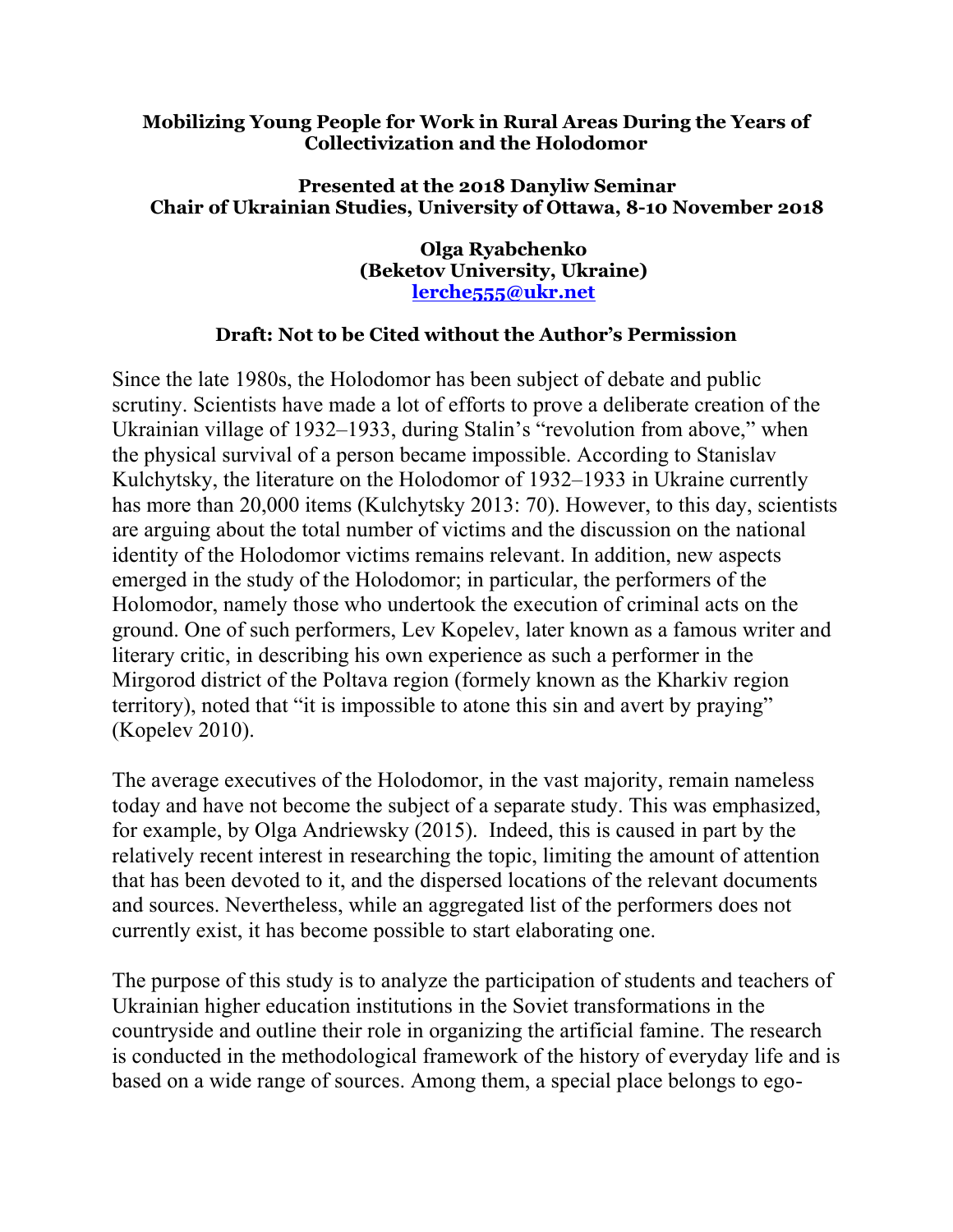documents, such as diaries, letters to the authorities, unpublished memoirs, as well as party documents and visual sources.

Sheila Fitzpatrick noted that the younger generation played a leading role in implementing the collectivization (Fitzpatrick 1979). It should be noted that the country's authorities regularly used the youth to implement their plans. All Soviet transformations were carried out with the direct participation of students as the most organized and mobile social group. This is evidenced by numerous decrees, orders and instructions on mobilization of so-called "breakthroughs," including "arrear" of the Ukrainian village.

From the end of the 1920s to the early 1930s, students sent by the party and Komsomol authorities had to take a direct part in the collectivization, sowing, collection of grain and crop harvesting campaigns. In 1929, it was recommended to officially mobilize only the students of the second and third year of the agricultural higher educational establishments (TsDAVOU, f.166, op.9, spr.1736, ark.266). The rest of the institutions had to show their own initiative "regarding the agrocultural assistance in carrying out preparatory work for sowing, help in organization of collective associations in the countryside" (TsDAVOU, f.166, op.9, spr.1736, ark.266).

It was mainly the students from the peasants' environment who were sent to support the collectivization. A student of HINO, A. M. Matvienko, remembered that in the early spring of 1929, having stopped their studies, they left for the villages of the Kharkiv region. "It was offensive to realize that the students who were not from peasant backgrounds stayed in the city and continued their studies" (Matvienko 2016).

According to the decisions of the December plenum of the Central Committee of the CP(b)U (1930), the teaching staff of the pedagogical schools, "without wasting a single day," "with even a greater zeal," had to set up to work and make all the students be more active. In addition, every twenty days, it was necessary to submit to the People's Commissariat of Education (PCE) information "about the participation of the pedagogical school in preparation for spring sowing and the folwing of seeding," and the first notification had to be submitted by January 20, 1931 (DAOO,f.R1641,оp.1,spr.12,ark.1).

Since then, the registration begins of mass and permanent mobilizations of students to the village, which increased in number with every following. The newspapers using the slogans: "In a march for a socialist village!," "Student in the struggle for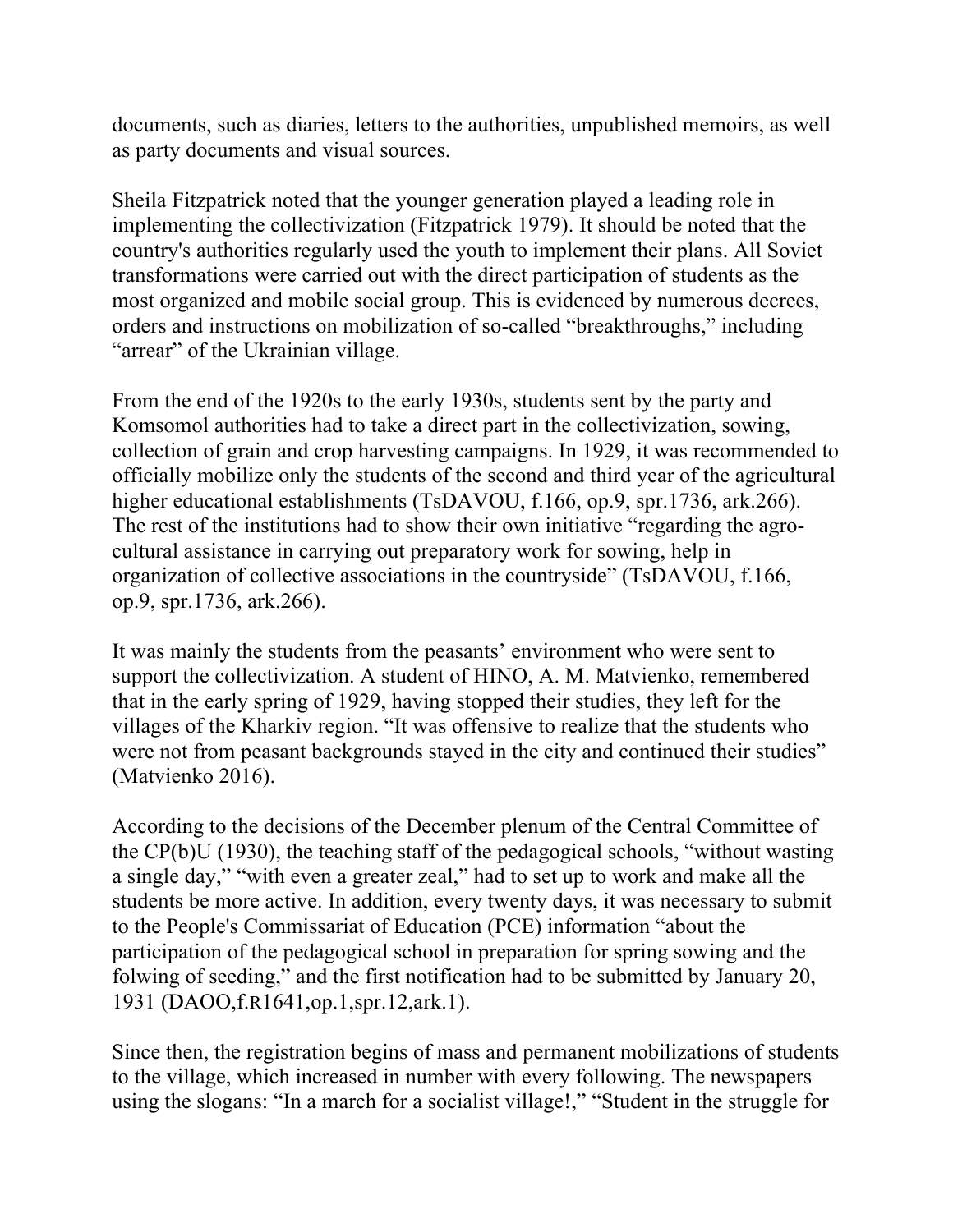the second/third Bolshevik spring," reported the "initiative" of a particular group of students or individuals that everyone should take up. The University paper of the Kharkiv Institute of National Economy of February 22, 1930, wrote:

Particularly important is the initiative of the students of the 4th year of the Trade Faculty: they decided to take a break in the study and go for a month to the village to participate in the preparation for sowing. The authorities of the Institute met this initiative half-way. All the students of this year, both party members and non-party members, decided to go unanimously. This initiative should be supported by all the 4-year students (Garkavenko 1930).

The directors of higher education institutions reported to the People's Commissariat of Education that they had begun the preparation for the next Spring's agricultural campaign even before the relevant directives had been issued. Thus, the Odesa Physico-Chemical-Mathematical Institute reported:

Since during the winter holidays in January 1931 a number of students had to go to the villages, they had been trained as for their tasks in the village. For this purpose, two seminars were held, which were visited by almost all the students who went to the villages (68-70 people) (DAOO,f.R1641,оp.1,spr.12,ark.2).

It is hard to estimate the number of campaigns that were conducted. Indeed, there were many campaigns aside from the renowned and widely covered all-Union campaign, also known as the Campaign of the 25-thousanders, during which students were sent to villages for the success of "collective-farm construction," due to the decision of the November plenum of the Central Committee of the All-Union Communist Party of the Bolsheviks (Viola 1987, Conquest 1993, Fitzpatrick 2001).

Higher educational institutions and other organizations conducted constant correspondence with the party committees of various levels on mobilization to the rural areas of "25," "50," "80," "100," "150," "300," "340," "800," "1100" etc. (DAOO,f.11,оp.1,spr.108).

The elaboration of reports on the state of work in the villages and the number of students sent there was mandatory. These numbers are impressive. The Stalin Mining Institute reported that "at the time" of delay "with collectivization 150 students worked in the villages, there were 290 students employed in the harvesting campaign." In parallel, other students were employed in the industrial sector for the "elimination of the breakthrough of the industrial financial plan more than 1000 people worked at a plant, and on the Day of Strike Workers, 1200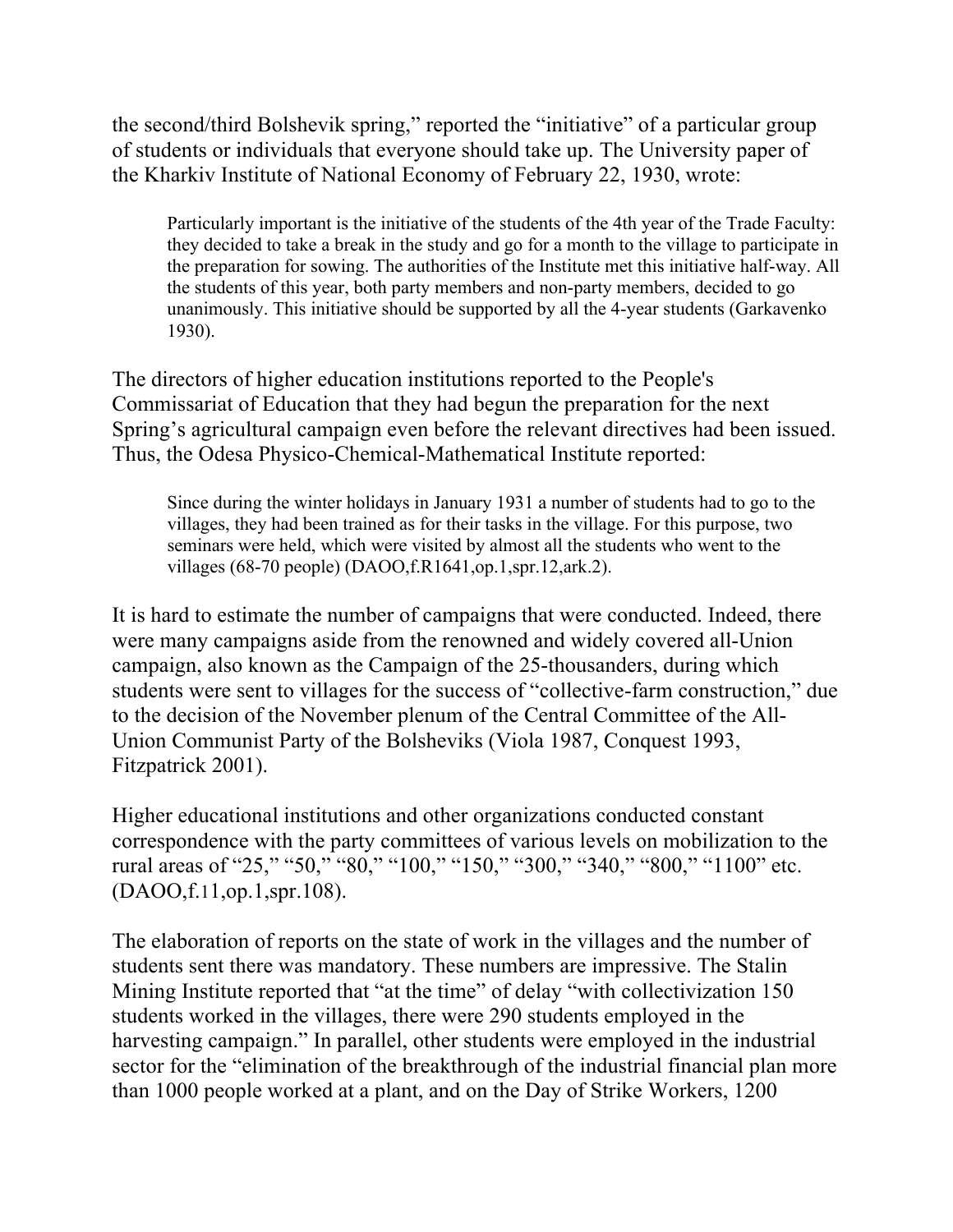students were employed. 55 comrades work at a plant permanently" (TsDAHOU, f.1, op.20, spr.5558, ark.110). We have similar information on other universities as well.

Of course, much attention was paid to the participation of the party and the Komsomol members in these campaigns, as this was their direct duty. Thus, the Kharkiv Machine Building Institute reported that 645 of the 1427 students were members and candidates of the party at the beginning of the 1932/33 academic year. In February and March of 1933, 152 people were sent to various campaigns and 81 students were sent to permanent employment in political departments and machine-tractor stations (MTS). Later, 79 students, who had been sent for the sowing campaign, joined them (TsDAHOU, f.1, op.20, spr.5558, ark. 102,103).

The documents clearly show that all students, regardless of their party membership, participated in the mobilization processes. This work was particularly intensified in the 1932-1933 academic year.

At the All-Ukrainian meeting of the heads of the regional public education departments on February 18, 1933, the public education bodies were criticized, because, in the period of struggle for bread, they had not "organized a mass political work among collective and individual farmers, among the bodies of active collective farmers and having not appropriate forms and methods of work, did not provide a full mobilization for the implementation of the annual plan for collection of grain for the State's grain stockpile and the destruction of kulaks' sabotage" (TsDAVOU, f.166, op.11, spr.39, ark.9). It was decided to devote more "attention and energy, class vigilance" to the next spring sowing campaign "to fulfil the tasks of the 4th Bolshevik Spring, in the struggle for strengthening the collective farms, for raising yields" (TsDAVOU, f.166, op.11, spr.39, ark.10). Therefore, at the peak of the Holodomor in the winter and spring of 1933, the brigades of students were sent to work in different villages to eliminate the "seed breakthrough" to harvest seed and do sowing, for the entire duration of the fieldwork. It was considered necessary to mobilize the students of the agricultural universities "as controllers and political leaders of the collective farmers brigades." This was discussed, for example, in the resolution of the Kharkiv Regional Committee "on mobilization of '2000' for the period of spring sowing" of March 28, 1933 (DAKhO, f.Р 2, op.1, spr.62, ark.26).

In the summer of 1933, senior students and postgraduate students (party or Komsomol members) were selected for the agrotechnical propaganda. These youth had to teach the peasants the correct forms of organization for harvesting, threshing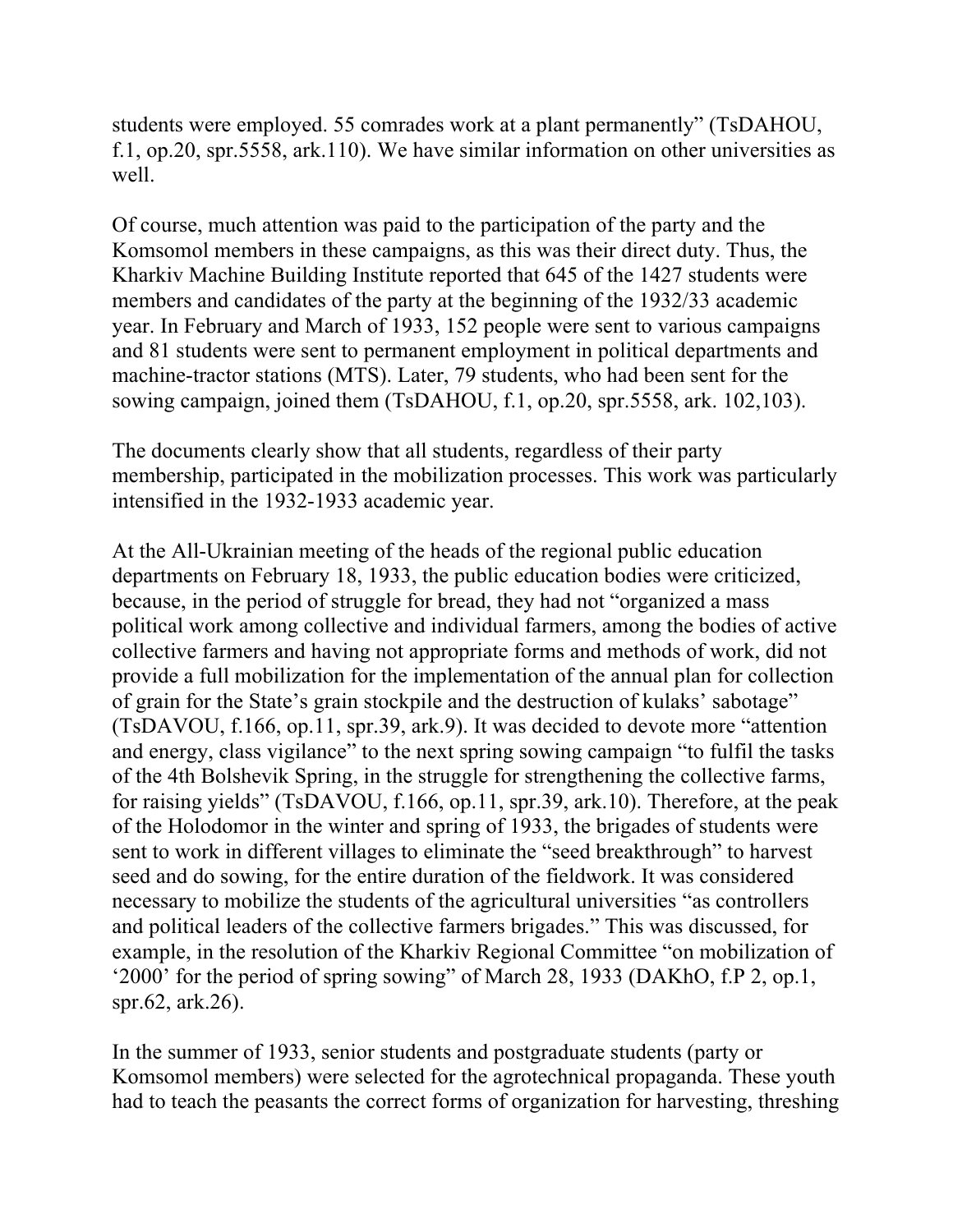and preparation for autumn sowing (DAKhO, f.Р 2, op.1, spr.73, ark.62). The decisions to mobilize students to the villages for a variety of work were taken on a permanent basis. For example, the Secretariat of the Kharkiv Regional Committee of the CP (b)U made two decisions on mobilization on June 24, 1933: for the period of the two-month harvesting campaign, 76 students of Kharkiv and Poltava higher educational establishments were placed at the disposal of the regional department of the Chief Political Administration, while others had to be selected and sent for 10 days to the rural areas to help MTS (DAKhO, f.Р 2, op.1, spr.74, ark.113,90).

It is not currently possible to know how many students were sent to work in the villages. Statistics were conducted for individual campaigns (both in the regional party committees, and in the institutes), but they are difficult to find. The consolidated data for all the years of mobilization has probably not survived. However, the available documents provide interesting observations. Amongst these, the graphs provide the following information on individual campaigns: district, responsible person, number of party members, Komsomol members and, separately, students. In some areas there were no responsible people, perhaps there were simply not enough of them. For example, in 13 districts out of 50 districts of Odessa region in the spring of 1932, only students were involved in sowing campaigns! Of course, there were also local activists. Out of 818 people sent to the villages at that time, 373 were students. The number of the students was not constant, but the tendency was on the rise. As a result, the same list was supplemented and the number of the students increased to 96. Thus, we can conclude that out of the total number of the people mobilized to the village, the majority were students (DAОO, f.Р-11, op.1, spr.112, ark.80,81).

In the Poltava Institute of Social Education in 1933, there was a headquarters which regularly sent brigades out of students and professors to the assisted and other villages designated by the party committees. Separate groups, faculties, or even the whole staff of the Institute could be sent (TsDAVOU, f.166, op.11, spr.148, ark.116). The brigades were continuously sent from the Nizhyn Institute of Social Education: one brigade was replaced by another (TsDAVOU, f.166, op.11, spr.148, ark.70.). And as of July 1, 1933, all the students and the teaching staff of the pedagogical institutes self-mobilized for the harvesting campaign for a month (TsDAVOU, f.166, op.11, spr.148, ark.117; DAHmO, f. 302, op. 1, spr. 1841, ark.41, 75, 105).

Youth were mobilized for different periods. It could be a couple of weeks or several months. Sometimes, at the request of regional party structures and with the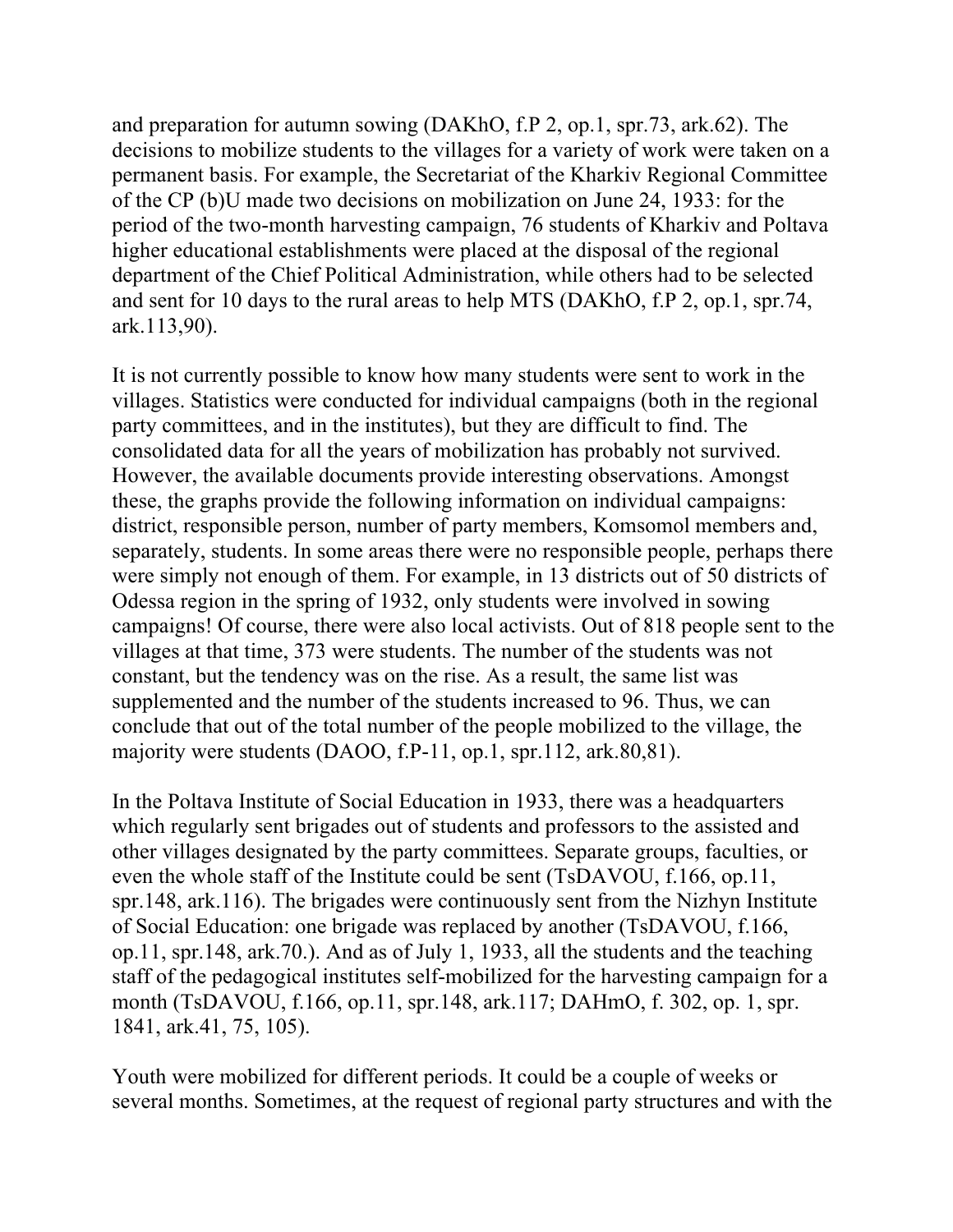permission of the higher educational establishments, the students were mobilized during a new term or even for permanent work. Thus, on March 4, 1932, the Novo-Ukrainian Regional party committee reported that out of the students of the brigades sent by Kharkiv and Odessa, only eight people remained in the region, who were asked to mobilize for the sowing campaign. The order was given without the students' approval! (DAОO, f. Р-11, op.1, spr.112, ark.31). Thus, a student of the Odessa Industrial Institute, V. Novikov, in his letter to the Dean, asked to help and bring back his brother N.P. Bulat, a student of the 4th year, as he was sent by the local party committee on July 14, 1933, from the village to the crop harvesting. But since the annual grain delivery plan was not implemented, the local party committee allowed for a part of the students to be left to work permanently: "I hope," V. Novikov wrote, "that the authorities of the institute will help him to get back and finish the studies." (DAОO, f.R126, op.1, spr.2, ark.8).

It is important to note that these students were not offered extensions or additional time to pass their examinations. After their mobilization to the village, even if it lasted a long period of time, the students returned to their year of studies and had to master all the disciplines individually. Exceptions to the rules occurred, but they were infrequent. For example, a student of the Kyiv Industrial Institute Drenov was indignant at the fact that two girls of the senior year of study, Jews by nationality, were enlisted in his group after the mobilization. He said that "this is their privilege as Jews" (TsDAHOU, f.7, op.1, spr.1079, ark.53). The emphasis was on the privileges that were said to exist for Jews. In reality, such exceptions to the rules did not depend on the nationality of the students but simply on anti-Semitic sentiments that were common at that time.

In addition, mobilized young people were often transferred to other places after the expiration of their term. Thus, the student of the Kharkiv Institute of Public Education Ivan Plakhtin wrote that he "was drowning in orders [...] and then almost became an authorized representative of the Central Committee and the regional committee of the CP(b)U on sowing, harvesting, collection of grain, breakouts in the Donbass, etc." (Plahtіn 1982:117). We also read in the memoirs of P.A.Gavryuk that he studied at the Literary Department of Kyiv State University, but, due to the order of Kyiv regional party committee, had various employments, in particular in the Shpolyansky district, where he worked in the MTS political department. Later, he wrote that he was proud to have participated in the strengthening of the collective farming system and that he passed his graduation exams at the university, together with his fellow-students while working in the village (Gavrjuk 1971:106).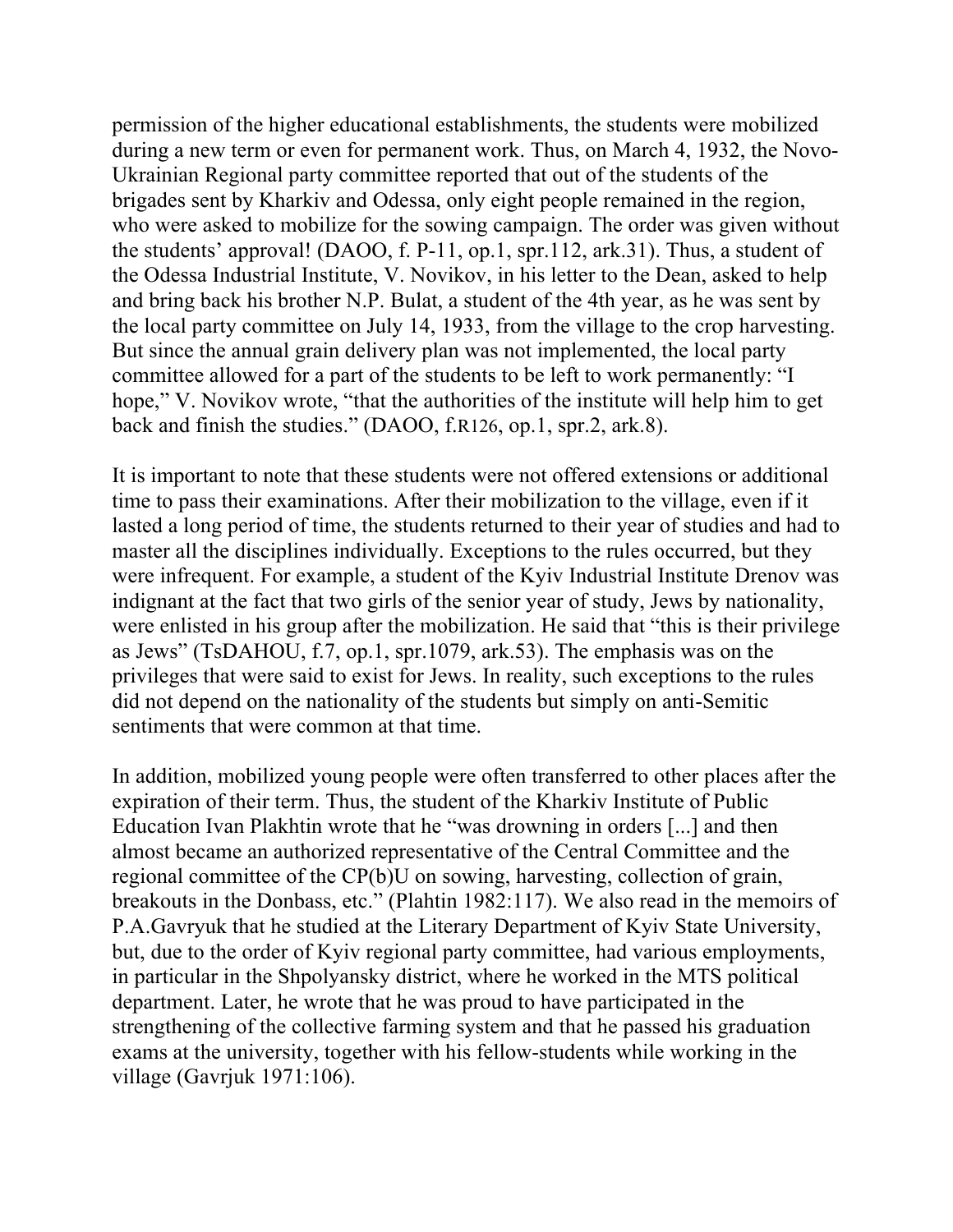The heads of higher education institutions, who initially enthusiastically ensured the party bodies and PCEs of the readiness of higher schools to participate in mobilization campaigns, later increasingly appealed to the party bodies and asked to return students, especially freshmen, since "staying out of school will not allow them to catch up with their comrades, who are studying." This is evidenced by their letters to the authorities that have been preserved in the archives. Thus, the Director of Kherson Agricultural Institute Simonko, in response to the order for a new mobilization of the third-year students for the crop accounting for a month on June 16, 1933, asked the authorities to stop taking the young people out of classes because "implementation of the curriculum, the academic session, diploma works is disrupted" (TsDAHOU, f.1, op.20, spr.6451, ark.28).

Such requests, as a rule, remained unanswered. However, we have some data testifying that the senior management still agreed to return students to their educational institutions. Thus, on July 4, 1933, the Central Committee of the CP(b)U sent to all the regional committees a telegram signed by S.Kosior, which ordered: "Ensure the return of the students who are involved in the harvesting campaign, no later than August 20. Provide students with footwear, clothes and linen" (TsDAGOU, f.1, op.20, spr.6222, ark.57). Similar orders were made in the following year, which testifies to the continuation of the practice of using students' labor in the agricultural work during the academic year. For example, on April 1, 1934, all secretaries of the regional committees sent a telegram signed by the secretary of the Central Committee of the CP(b)U.P. Postishev, which stated that "the Central Committee categorically binds, within two days, to return to studies all the students of Kharkov Institute of Mechanization, mobilized by the Central Committee as teachers of the courses, foremen, mechanics, tractor drivers, combine operators" (TsDAGOU, f.1, op.20, spr.6451, ark.16.).

After taking young people out of their classes, the authorities made them fulfil the work that the peasants refused to do.

"Not stuffy classrooms, lectures and theoretical formulas but an immediate facing of the class struggle – the struggle for bread, for new collective farms, for the Bolshevik sowing, organization of labor, shock working, social competition should become the laboratory of daily work of the student brigades in the country" (Miroshnik 1931).

The newspapers reported that "the best representatives of the proletarian students" went to villages "with songs, full of vivacity and Bolshevik enthusiasm." It should be noted that the geography of the trips was wide and not limited to the closest villages nor to the oblast. For example, "65 best representatives of the proletarian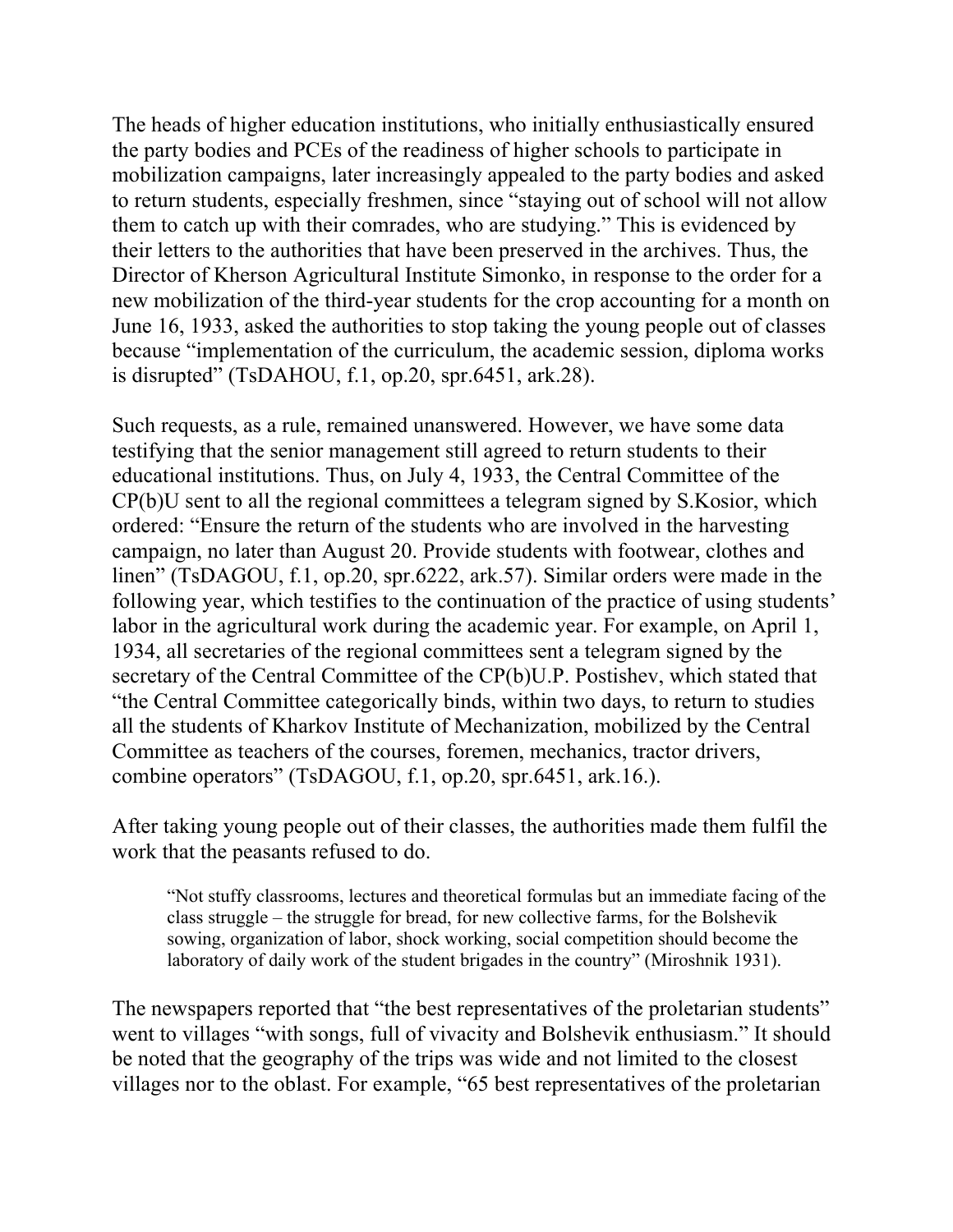students of Kharkiv Institute of Mechanization and Electrification of Agriculture – 5 shock brigades of enthusiasts of the II Collective Farming Spring" were sent to the Melitopol district (Miroshnik 1931). It was possible to meet the representatives of other universities of Kharkiv in the Odessa region and Dnipropetrovsk region; the students from Odessa were sent to the Vinnitsa region, the Moldavian autonomous socialist Soviet republic, and so on.

Getting to distant areas was difficult. A student of the Kharkiv Institute of Vocational Education Ivan Plachtin, who was sent as an authorized representative to the sowing campaign in the village Prachi of the Globynsky district in the spring of 1932, recalled that he walked to this distant village over twenty minutes, for about twenty kilometers in mud, and even lost his soles (Plachtin 1982). The students of the Kharkiv Institute of Mechanization and Electrification of Agriculture walked 80 km to Kakhovka Machine-Tractor Station (MTS) because they had no money for transport ("Do tret'oi' bil'shovyc'koi' vesny" 1932).

Students were sent out to organize collective farms, to repair the equipment, to conduct cultural and educational activities among the peasantry (conversations, reading newspapers), to produce wall papers, breaking newspapers, and the like (Gladshtejn 1931). Even the students who came from villages did not have enough experience working in agriculture, but young people were forced to take on the work to avoid punishment. So, the secretary of the Globynsky District Party Committee said directly to Ivan Plakhtin: "I will either organize and conduct the spring sowing well or will be booted from the party" (Plachtin 1982:116).

Most of the students took on the physical work with enthusiasm. It was similar in almost all villages. Documents and even diaries say that the people worked joyfully, with songs and jokes. Thus, in Gurinovka the students repaired 40 drags, examined 30 seeding machines, repaired a locomobile, and collectivized all the horses of the village and shoed them. They also completed the plan for collecting of the seed material by 100% (Radkevich 1930). In the Raygorodka village, the students purified and collected the storage seed fund, exceeding the district plan, repaired the collective farm remnant and acquainted the peasants with the plan of sowing. A lot of these facts can be provided.

The peasants who refused to work in collective farms were perceived by such party messengers as enemies. M.K.Sinkov, for example, noted in his diary an impression of his meeting with rural youth<sup>1</sup>: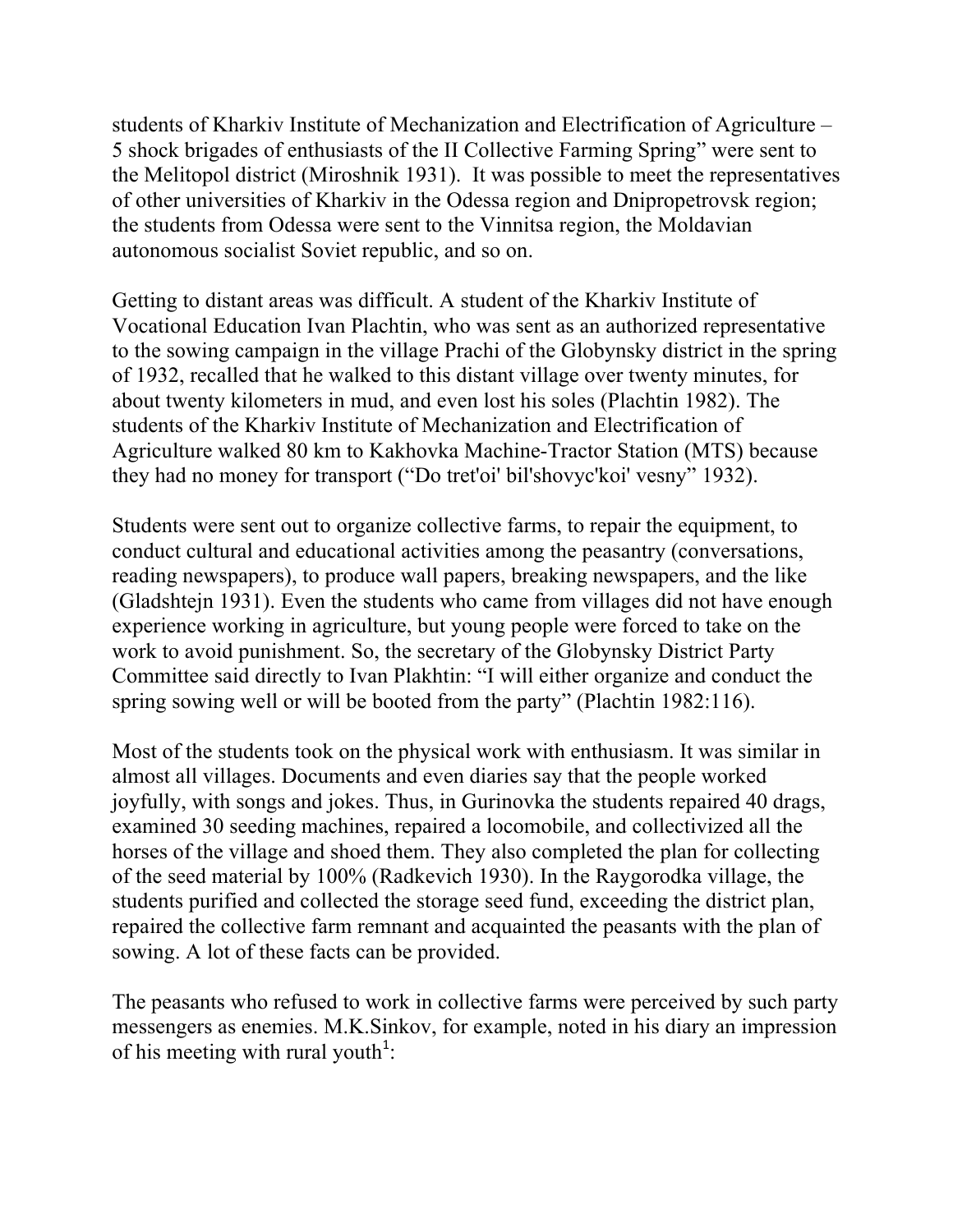"Some peasant boys appeared in the field, who lazily talked shaking seeds and looking at us. We asked them why they are not working and why in general, no peasants are present in the field, except the bosses. One of them replied: "You will work for us!" and the rest laughed. It was a laugh of an irreconcilable enemy, which caused a great indignation and hatred in me" (DAKhO, f.R6452, op.1, spr.5276, ark.159r).

Many students who participated in the aforementioned historical events believed in the necessity of collectivization by violent methods and sincerely hated the "kulaks" and other "class enemies," as they were convinced in their institutes that "kulaks and their followers" operate in the villages (Shport 1991:8). At the time of the arrival of the brigade from Kharkiv Planning Institute of Consumer Cooperatives in Raygorodok of the Slovyansk district (February 1, 1931), 106 households (35.3%) out of 761 were organized into the village's collective farm. According to the local newspaper, a month later, by March 1, 58% of the households had joined the collective farm (Kanevs'ki A. ta N. 1931). And the secretaries of the party and Komsomol committees of Raygorodok were accused of opportunist views for not noticing the great "kulak slogan": "Collectivist, do you think that further development of the collective farm and your prosperity is possible? " (Kanevs'ki A. ta N. 1931).

The results of the work were widely covered in the periodicals and the importance of this work was stressed constantly: "All this specifically indicates that the directive of the party on mobilizing students to the country has been fully justified" and "The more such people are sent the better the situation will be." The articles pushed the youth to further participation in "shock combat work" (Miroshnik 1931).

It should be noted that the result of the work depended on many factors, including the ability to convincingly explain the task to the peasants and establishment of good relations with the local population. These relationships evolved differently. The aformentioned Ivan Plakhtin, who assembled a meeting of the collective farmers and talked about the need to sow spring cultures in a good time, was almost killed by women, who attacked him with a cry: "Beat the dumb chatterbox" (Plachtin 1982:117). He lost consciousness as he was hit by a beater on his head. It saved him. The future writer recalled: "A beautiful high-handed widow, in order to somehow reclaim fault, mobilized the collective farmers, persuaded them to harness private cows into seeding machines and harrows. [...] They finished harvesting on time, and when young crops of spring wheat turned green, satisfying the eye the District Committee sent me back home with a gratitude" (Plachtin 1982:117).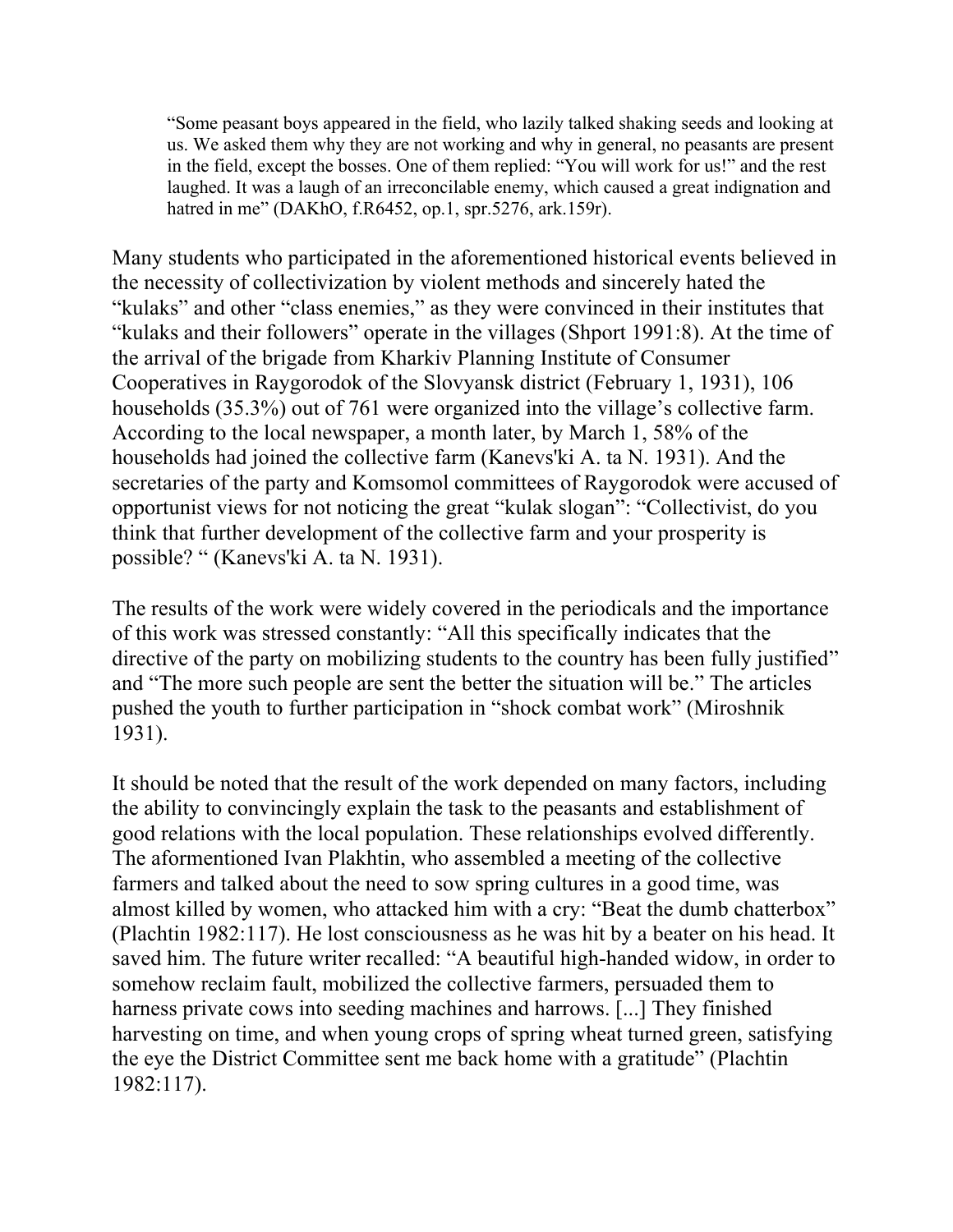A student of the Kyiv Institute of Public Education and a future professor, Yu. Kobyletsky, had a similar incident in the village of Mudrivka near Chygirin. He and other collective farming activists "were locked up in the village council by women, were guarded for several days and given only water to drink through the window but no meals. They yelled at [them] like nothing on earth: passionately, hysterically and partially" (Kobylec'kyj 1985:134,135). For some people, such cases were the adventures of their youth, but, for others, they ended tragically. For example, during an attempt to organize a collective farm, Anton Pidopryhora from Kyiv INO was killed (Kobylec'kyj 1985:138).

We cannot, unfortunately, answer the question of how often such cases occurred, nor show them as a percentage. There were the brigades of students who declared themselves shock workers and "ruthlessly fought the kulaks, introducing the party's general direction." Such students of the Kharkiv Institute of Exchange and Distribution as Yakovlev, Lozhkin and Kozinets worked in Baranovo village in the Kharkiv region from February 3 to April 10, 1931 and called to look to the "best comrades – social activists" (K. 1931).

Fighting with "kulaks and their followers" was reported with special pride, especially during the Holodomor years. Reports from the Institutes give an idea of the scale of this work (TsDAVOU, f.166, op.11, spr.148.). It is known that in some villages, students performed almost the entire task of seed material collection. For example, 40 students of Lubensky Institute of Social Education collected 90% of the seed material necessary for the decade of work 1933 in the Lubny district of the Poltava region during the spring of and "exposed the kulaks who maintained resistance" (Dobrovil'na 1933). These activists were particularly proud of the fact that in the village of Snityn they exposed "an armed gang headed by the Kotlyars (sons of a kulak)," and in the villages of Dukhovy, Kozaydentsy and Hyttsy found "the kulaks who organized the theft of a haycock from the collective farm field and the theft of horses" (Dobrovil'na 1933). The authorities of Mykolaiv Shipbuilding Mechanical Engineering College reported with pride that their students in the village of Slivino had "mobilized 96% of the seed material, organized the guard, repaired the agricultural remnant, organized the brigade of seeders," and in the village of Vodopiy, "36 centers of concealed kulak's bread" were collected ("Raportuєmo naslіdkami bojovoї roboti" 1933). But Kharkiv Physical-Chemical-Mathematical Institute was disgraced by the fact that the "preparation for the spring was missed" – only 3.96% of seeds were collected in the village. One representative of the institute lived permanently in the village and two more came to help him, which caused a considerable concern of the party bodies (Voloshyna 1933).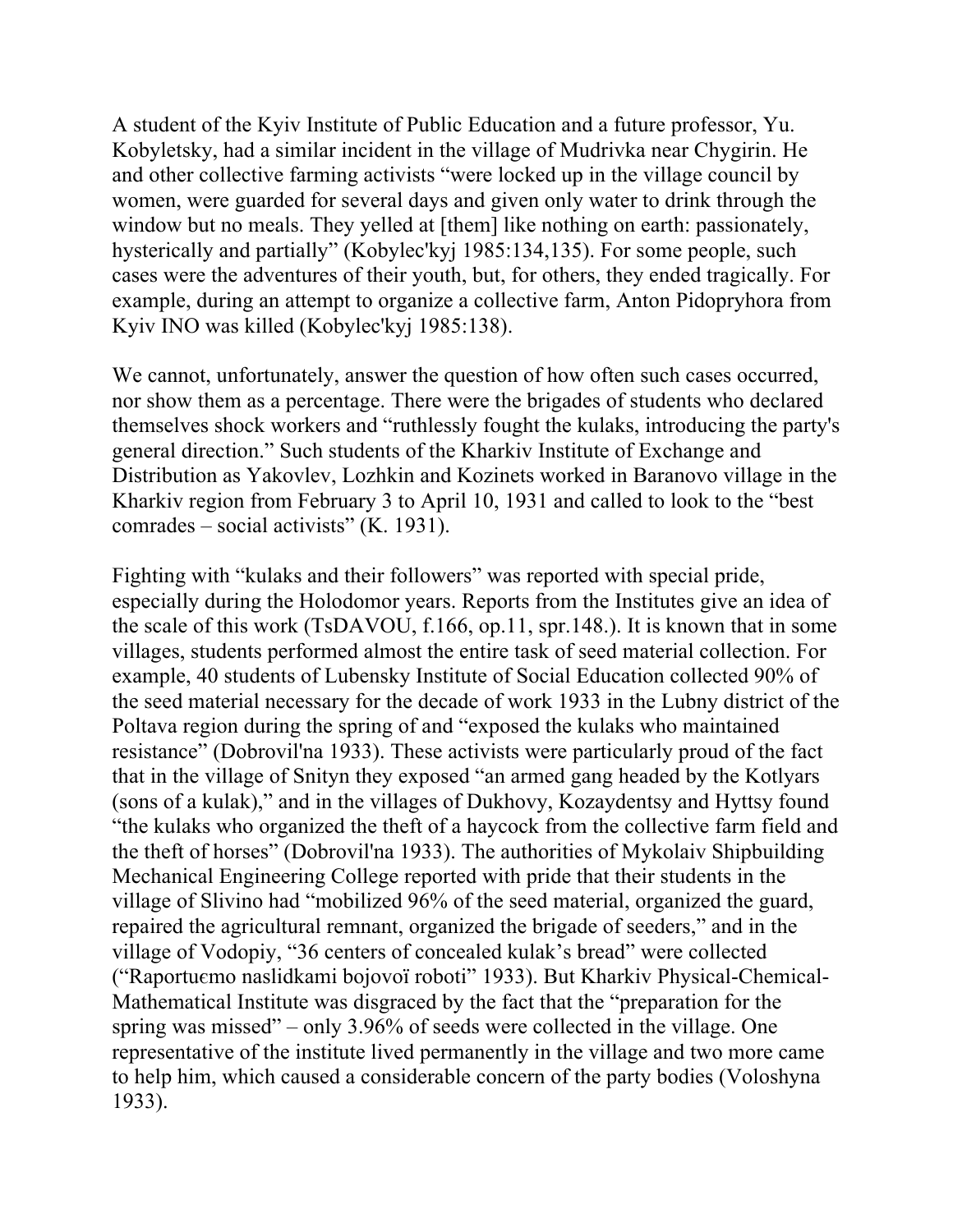Ego-documents help us to imagine what the Ukrainian village of 1932–1933 looked like, how the young people perceived it, and how they treated their work. Some people were "restrained by an oppressive silence." A. Shport wrote in his memoirs that it was impossible to imagine a Ukrainian village without singing, noise, dog barking, cock screaming (Shport 1991:9). The most shocking display of oppressions is illustrated by the peasants who found the strength to go to work:

"It's hard to figure out if it is a young or an old woman, a teenager or a girl. All people had the same look and similar faces. The hunger made everybody equal ... What could one and a half or two dozen exhausted women do? They moved slowly and were frequently sitting on the rows of beets, abundantly covered with weeds" (Shport 1991:9).

According to the memoirs of L. Vysheslavsky, on the beet plantations the students were impressed by the fact that hungry people drank treacle, which was needed to catch an owl moth, picked up and ate ant eggs. And one of the students gave half of his ration to a girl swollen from starvation (Gonchar 2008:206).

At the same time, one could notice another lifestyle, namely, the way the local party elite lived. In the diary of Anton Komashka (former student I. Repin, a talented artist, director of the Kharkiv Art Institute), the everyday life of one of families such as the family of the Chairman of the Velyko Bogagachansky district financial department Nechytailo Fedor Sergeevich, is described in the smallest details. His family lived in the village of Zatin (now – Poltava region).

"Among typical peasant buildings there was a new house of Nechitaylo covered with gray tiles. Inside the house – an amazing piece of the holiday. The ground floor is covered with fresh grass. The aroma of grass, in snow-white embroidered towels, in a red wooden sofa along the entire wall – all these made a sweet coziness, which reminded a folk poetry. But new things were also embedded: a telephone, a radio, portraits of Lenin, Stalin and Shevchenko. As a final chord, there was a bouquet of red dahlias on a table, on a clean tablecloth" (TsDAMLM U, f.290, op.1, spr.139, ark.10).

But most of all the artist was struck by the beauty of the young lady, Maria Ivanovna, the wife of Nechitaylo! And though his task was to create a gallery of local collective farmers, he wrote a portrait of this woman too. In the diary he noted: "In my mind, I expressed my surprise in such a way: here it is, the work of the life itself, so perfectly composed. Young, healthy, beautiful Ukrainian woman, tanned, with brown, lively, red lips with a smile, dimples on her cheeks ... smart, playing eyes" (TsDAMLM U, f.290, op.1, spr.139, ark.11). What a contrast it was with the portraits of Ukrainian peasants who lost their minds or died of hunger in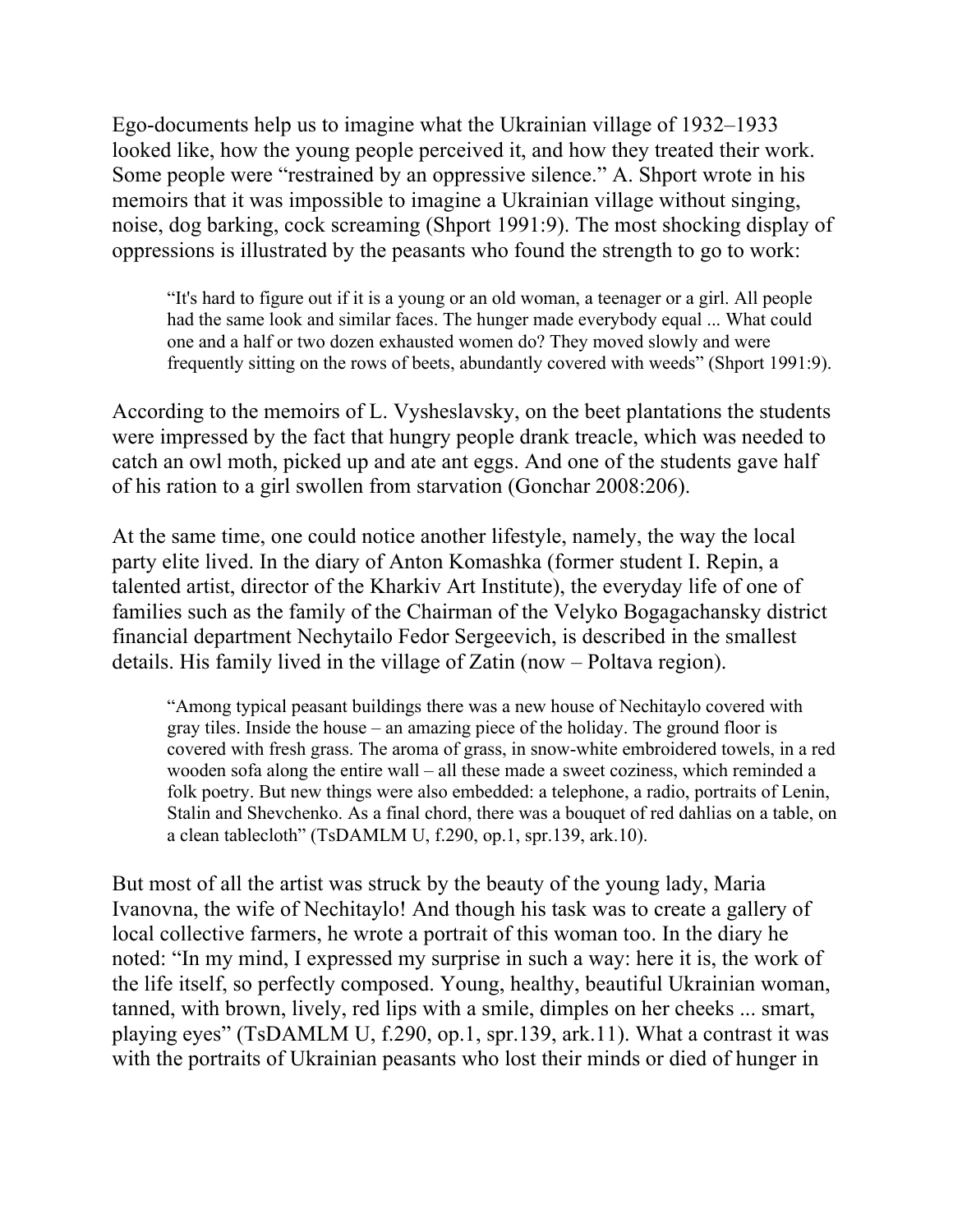polluted, dirty huts! Or to the portraits of women of the collective farms, who used the rest of their energy to go and work in the field.

The eye of the artist captures and describes the differences in the nutrition of the collective farmers and their leaders. Here are some descriptions:

"August 5. I traveled on a horse cart to the fields. I made 5 sketches of the best collective farmers, men and women. ... One of the collective farmers asked us: "When will you stop feeding us with this dung, hell with them. Have you shown them to our managers? " And the woman who was driving the horse cart told me that she was swollen, when she worked collecting beets."

Another story: "When I was making sketches of mowers, during the break for breakfast one of them said showing a cookie: "A good household owner will never feed a dog with such a thing. But the dog will never eat it, it will just smell it and go away. Well, you know, it is stuck in the throat here (he showed on the chest) " (TsDAMLM U, f.290, op.1, spr.139, ark.9). There was quite a lot food in the house of the already mentioned F. Nechitaylo: .".. we found a full table of snacks, bottles, and all was crowned by fried fishes (breams, crucians, pikes). If in my life I had occasions of a wonderful pastime, that day and evening I believe to be the most outstanding. What a cheerful talk, full of folk says and paradoxes. And how Maria Ivanivna was laughing! ... In a warm, starry Ukrainian night, we returned in a horse cart to Velyka Bagachka. Potapenko's booming laughter expanded in the meadows, in the dark, among the dewy, fragrant herbs and the river Psyol" (TsDAMLM U, f.290, op.1, spr.139, ark.11). It was laughing at the time when most of the people had forgotten what a laugh was.

The artist assumed that his diary would be read sooner or later. This is evidenced by many details, in particular, the way he carefully copied the letters of I. Repin with a high appreciation of his work to the new notebook. A. Komashka was a convinced Communist as well as many other artists of that time, he often fulfilling the tasks on propaganda. Adding to the gallery of shock workers of the Velikobogachansky district the representatives of the local party nomenclature and the members of their families (as many as 33 portraits were made), the artist tried to convey the contrast of the everyday life of different categories of villagers and inform future generations. He did the same thing in his diary. These are brilliant strokes to the portrait of a Ukrainian village in the summer of 1933.

## **How many students appeared to be prepared for such work? Could all be able to fulfil the tasks of collection of grain for the State grain stockpile, despite**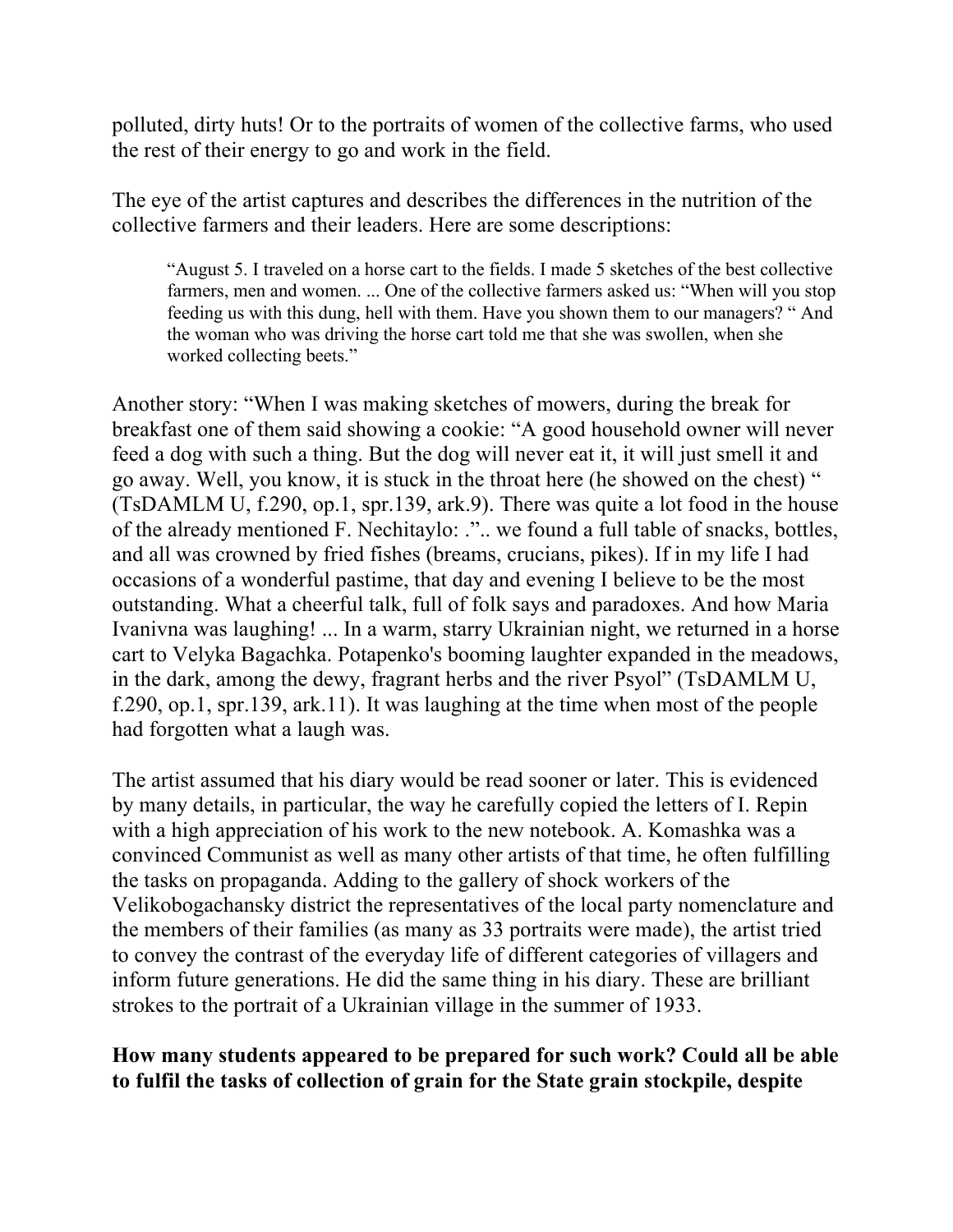# **suffering and desperation of the peasants? How did they live with this burden later?**

It should be noted, firstly, that the reports of the institutes emphasize the shock work of students and teachers in the villages. Particular emphasis was given to the voluntariness of this work, for example, in the summer of 1933, when colleges of universities declared themselves mobilized for the harvesting campaign for a month. They were proud of the fact that "there was a hard work without a break in the conditions [and of the] absence of food and water during the day" (TsDAVOU, f.166, op.11, spr.148, аrk.105).

Along with the praises to the authorities, in the reports "the enemies" of the socialist construction have traditionally been exposed. Not all of them, of course, but a few, to show the vigilance of the party committees. The documents talk about the state of the peasants in the students' environment, teachers' statements, and jokes. They are similar to those that could be heard everywhere. For example, the Nizhyn Institute of Social Education reported that among students the question was discussed: "When will Stalin die?" Common statements were: "The party's decisions are nonsense, nothing good will happen as the result," "Stalin and the leaders do nothing, there are no achievements," "People are dying so that there are not enough planks for coffins to bury," "What can be said about the construction of socialism, when people die," "How can you study if you are hungry?" And the student Strikun shared an anecdote: "When a horse, a donkey and an ox came to Petrovsky to get help, only the donkey got it, because only its relatives are sitting in the government – only donkeys" (TsDAVOU,  $f.166$ , op.11, spr.148, ark.60).

Similar conversations were recorded at higher educational establishments in other regions: "The village now needs material, financial help, sending people to the villages will not help," "Collective farms mess up because the peasants were forced to go there." (TsDAGO U, f.1, оp.20, spr. 5558, аrk.104).

The category of silent protests included the refusals to write reports on work in the villages. For example, a student of Zhytomyr Institute of Social Education Dashkul, on demand, to submit such a report, said: "What can I write about? –The way in which peasants die from hunger in the countryside?" (TsDAVOU, f.166, op.11, spr.148, аrk.105).

Several key strategies for mobilizing young people can be determined: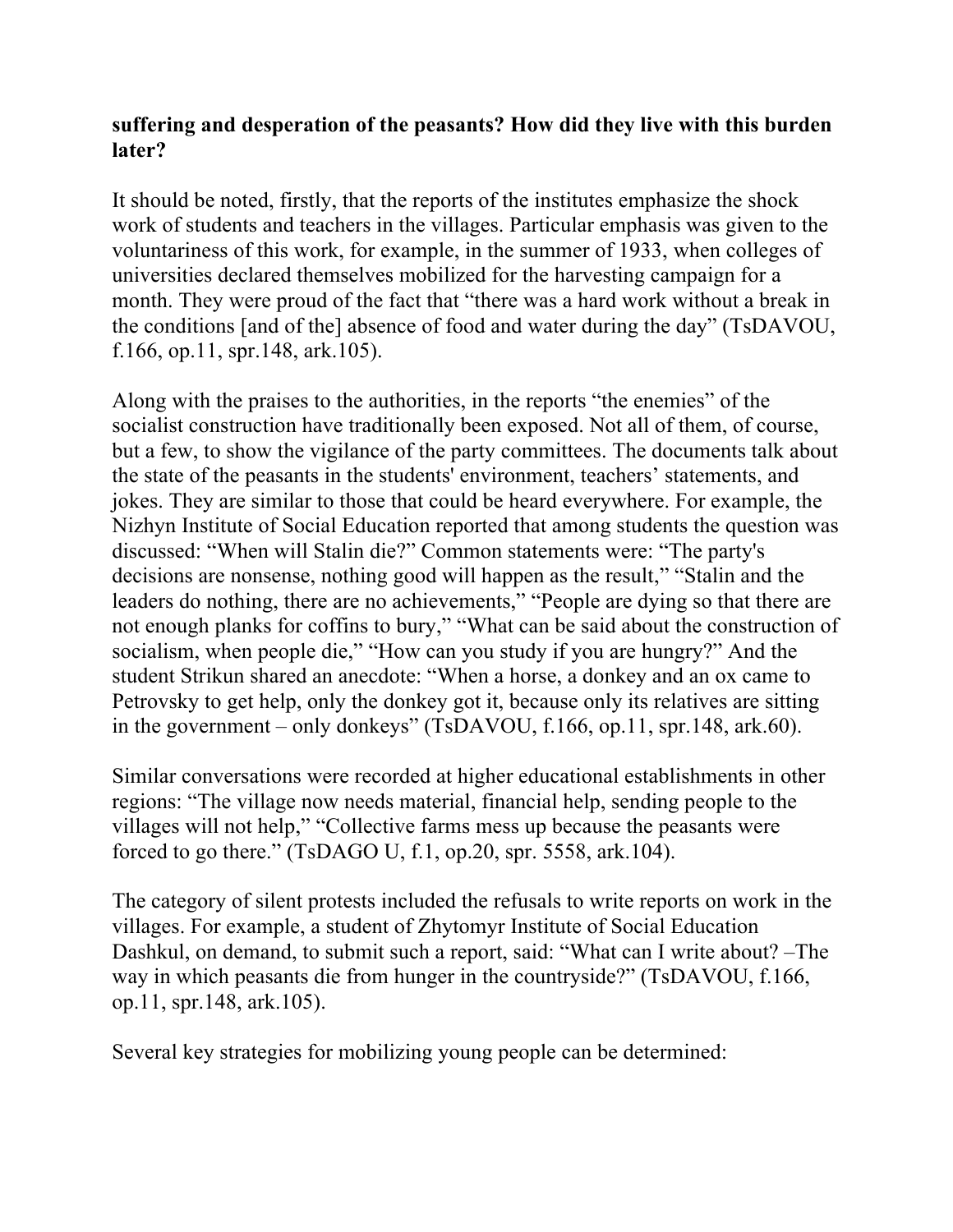1. D.Goichenko, who in his student years had to be a collectivizer and a worker on grain collection, wrote that only the greatest rascals or completely blinded fanatics could remain indifferent to such crimes.

Apparently, a significant part of the youth belonged to the category of fanatics. Therefore, the usual feelings of pity or shame, were suppressed, according to Lev Kopelev, by precisely "rationalist fanaticism." The sources of this fanaticism were political, stemming from all sorts of meetings, in which the party resolutions and the speeches of the leaders of the state were worked out. The students were called to "show that they fulfilled the tasks assigned to them with honor" in a variety of campaigns, and they proved their loyalty ("Studenti razom z kolgospnikami zbirajut' vrozhaj" 1933). They were ready for "an irreconcilable struggle for implementing the party's general line against the right mavericks and against the left wingers." They were convinced that "a delay with the haymaking and thrashing is a kulak's maneuver aimed at breaking up the haymaking and thrashing" (K-dent 1933).

Yet, according to Kopelev, "the more persuasive were those people who embodied in my eyes, our truth and our justice, those who confirmed by their lives that it is necessary, setting their teeth and locking the heart, to do all that the Party and Soviet power commanded to do" (Kopelev 2010:259).

2. Refusals of trips to villages and the so-called "desertion" from the sowing front were demonstrated by both teachers and students.

For example, when the brigade was organized to eliminate the "breakthrough" in the village of Prykolotne of the Velykoburlutsky district in Kharkiv Geodetic Institute "there were the Komsomol members, who spoke a lot about the village, were considered activists, but refused to go ..." ("Dezertyry zaznaly porazky" 1933:3). As a rule, students motivated their refusal by the fact that they did not want to lag behind in their academic studies.

The teachers who were not members of the party refused to go for economic and political campaigns, as they believed these events to be an affair for the Communists. For example, a staff member of Uman Institute for Social Education, Burstein, did not go to the village twice, noticing: "Collection of grain is an affair for the Communists, let them go to the village" (TsDAVOU, f.166, op.11, spr.148, аrk.21). However, Communists also refused to be mobilized and escaped from the villages. For example, a student of Odessa Milling Institute Abram Finkelshtein, who was sent to Golovanivsky district for organization of cultural and propaganda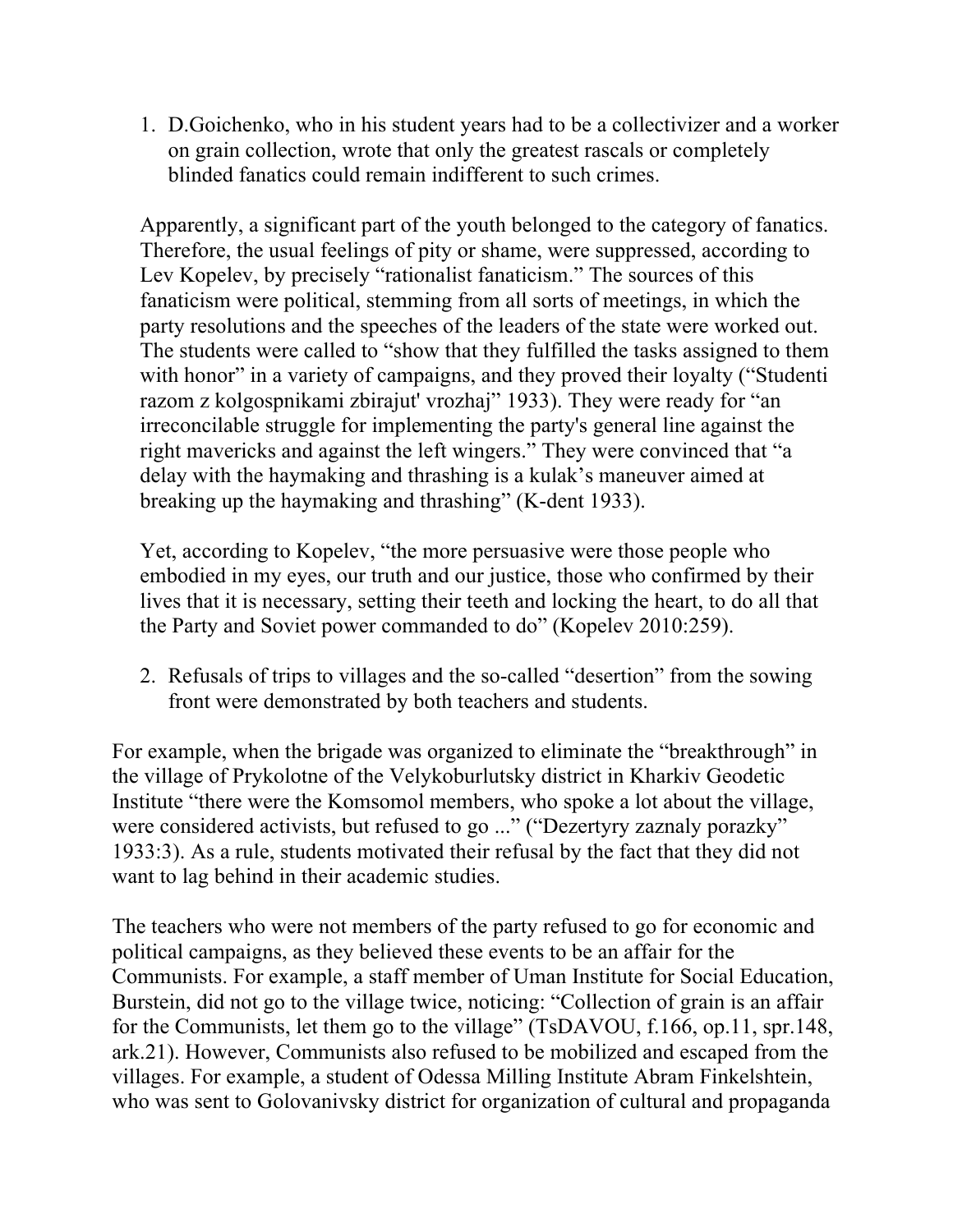work, having received another assignment, refused to work. Referring to the illness and the need to complete studies, he simply escaped from the village. (DAOО, f.11, оp.1, spr.108, аrk.76).

Those who could got a variety of references (Shport 1991:8). The student Shilina asked to give her a telegram from her hometown having the following content: "Ira, immediately come home, Troshka is passing away" (K-dent 1933). It was noted that this case was not an isolated one. The head of a student brigade, created at Dnipropetrovsk Railway-building Institute of Transport Engineers for harvesting Amelin, "brought students to the station, but then returned home with some leaders and, as the result, broke up the labor campaign, because they were some other people, who also deserted from the labor camp, looking at the leaders" (M.K. 1932).

Desertion was particularly wide spread during the Holodomor, even among the students who were party members. The party organizations began to ring the alarm, noting that if all the deserters were expelled from the party, no party members would be left in the party organizations. Markin, the secretary of the district party organization of the village of Krivoe Ozero, Odesa region, asked to give him instructions on the punishment of deserters, "since now the tendency to escape from the area is gaining in mass character, no educational effect can help and we cannot exclude such a great number of people from the party" (DAOО, f.11, оp.1, spr.108, аrk.79).

3. While staying in the villages, the students often did not want to put up with the plans of excessive collection of grain for the state grain stockpile. Therefore, for example, they tried to prove to the supreme state leadership the unreality of such plans.

So, a fourth year student of Kharkіv Engineering and Economics Institute Soroka who was mobilized to the village of Tarasivka of the Troitsky district (now Luhansk region), where he stayed from 9 September to 28 December 1932, wrote a report to the Central Committee of the party. In this report, he tried to prove the unrealistic expectations of the grain collection plan, which resulted in the economic base of the village being undermined. The Central Committee, in turn, concluded that the student had a "kulak's mood" and regarded the "class struggle with kulaks" as undermining the economic base of Tarasivka. (DAKhO, f.1148, op.7, spr.62, ark.1). A student of Chervonohrad agrotechnical institute, a member of the LKSMU Bureau P. Dneprovsky, who was sent for the collection of grain, was impressed by the situation of the peasants, and wrote a letter to the LKSMU,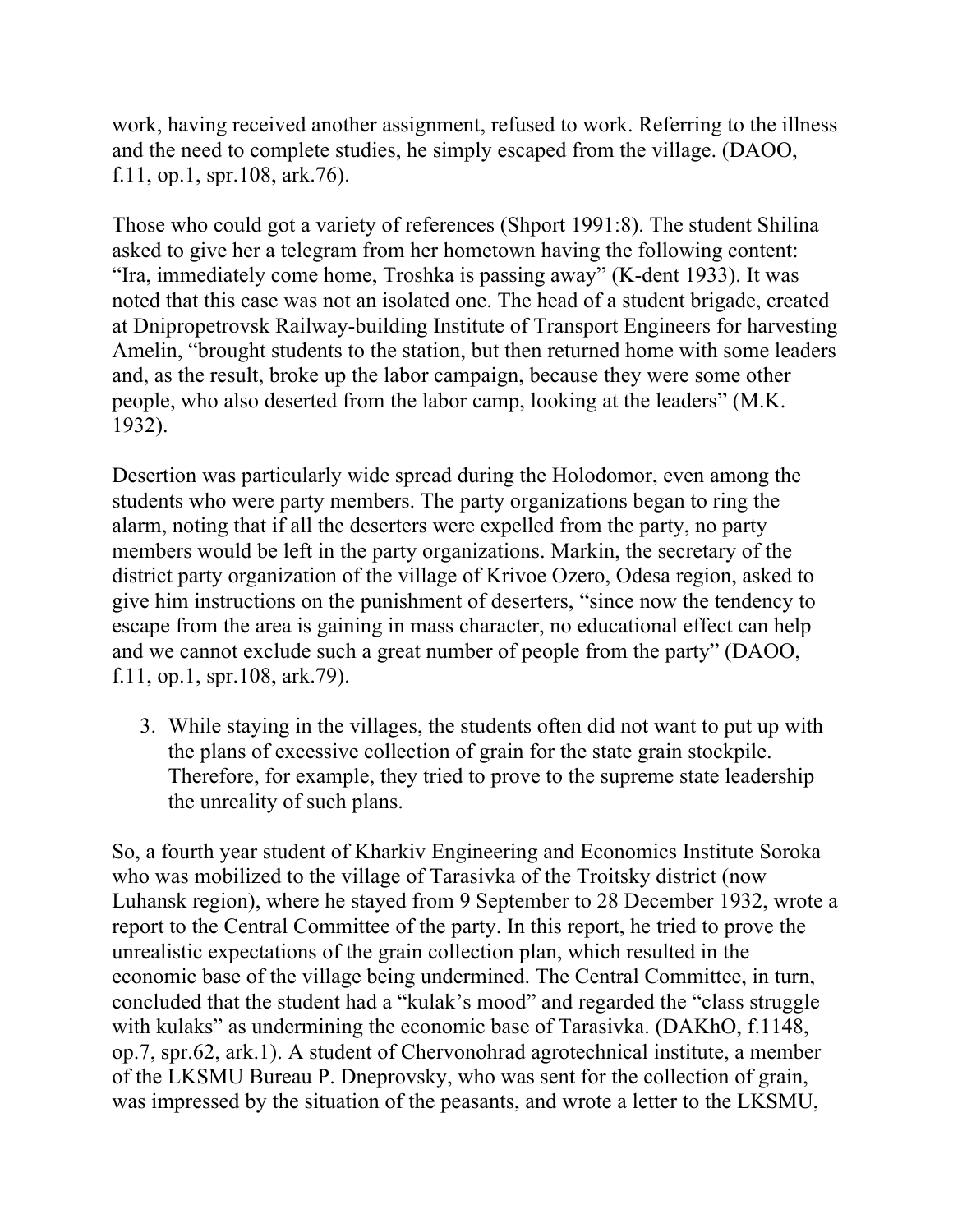where he expressed his opinion concerning "the badness of the general line of the party in the execution of the grain collection policy." For this letter he was expelled from the Komsomol and the high educational establishment with a deprivation of the right to enter higher schools for three years (Teruk 1933:32).

4. They made themselves insane.

For example, as it was outlined in the memorandum, the nine party members out of the "300" students mobilized in the Krivoozersky district, "imitated insanity." So, student Waltz's initially came into work, to later petition that he was ill and should be absolved from working in the region, pretending that he can do nothing, remembers nothing, can understand nothing, simulates to be stupid." And the student Prostota resorted to other tricks:

"Once he came to the dining room and in the presence of a huge number of people, he took off his boots and began to trim the nails on his legs, or gets into a big mire and is wandering in it, or standing in the street turning to all sides, laughing at people unfamiliar to him. [...] They were wandering around the city for days and discredited the party organization by their actions." (DAOО, f.11, оp.1, spr.108, аrk.79).

It was also noted that such anti-party actions were made also by a number of party members.

5. Some students, unable to withstand the psychological load, expressed their protest against grain collection by committing suicide.

In a memorandum addressed to the secretary of the Central Committee of the CP(b)U, Stasnislav Kosior, a series of students' suicides was reported, among them that of Oleksandr Grebenyuk. On December 28, 1932, after the meeting, he said that it would be difficult for him to cope with the tasks set before him, that in general he did not know agriculture, and the conditions of work at MTS are unfamiliar for him. The next day he was found shot in an apartment house of the MTS (TsDAGO U, f.1, op.20, spr. 6395, ark.22). The student Mushynsky, who was an authorized person in the village of Sosovka, Zinovievsky District cut his throat with a knife. Shortly before, he was saying: "We are finishing to harvest, and we still have to transport 5500 centers, of which 2000 are centers of wheat, and where I can get this wheat, I do not know" (TsDAGO U, f.1, op.20, spr. 6395, аrk.20).

As we can see, not all the students could stand hardening by hatred and cruelty. P. Grigorenko and V. Bogdan reported about such activists who lost their illusions.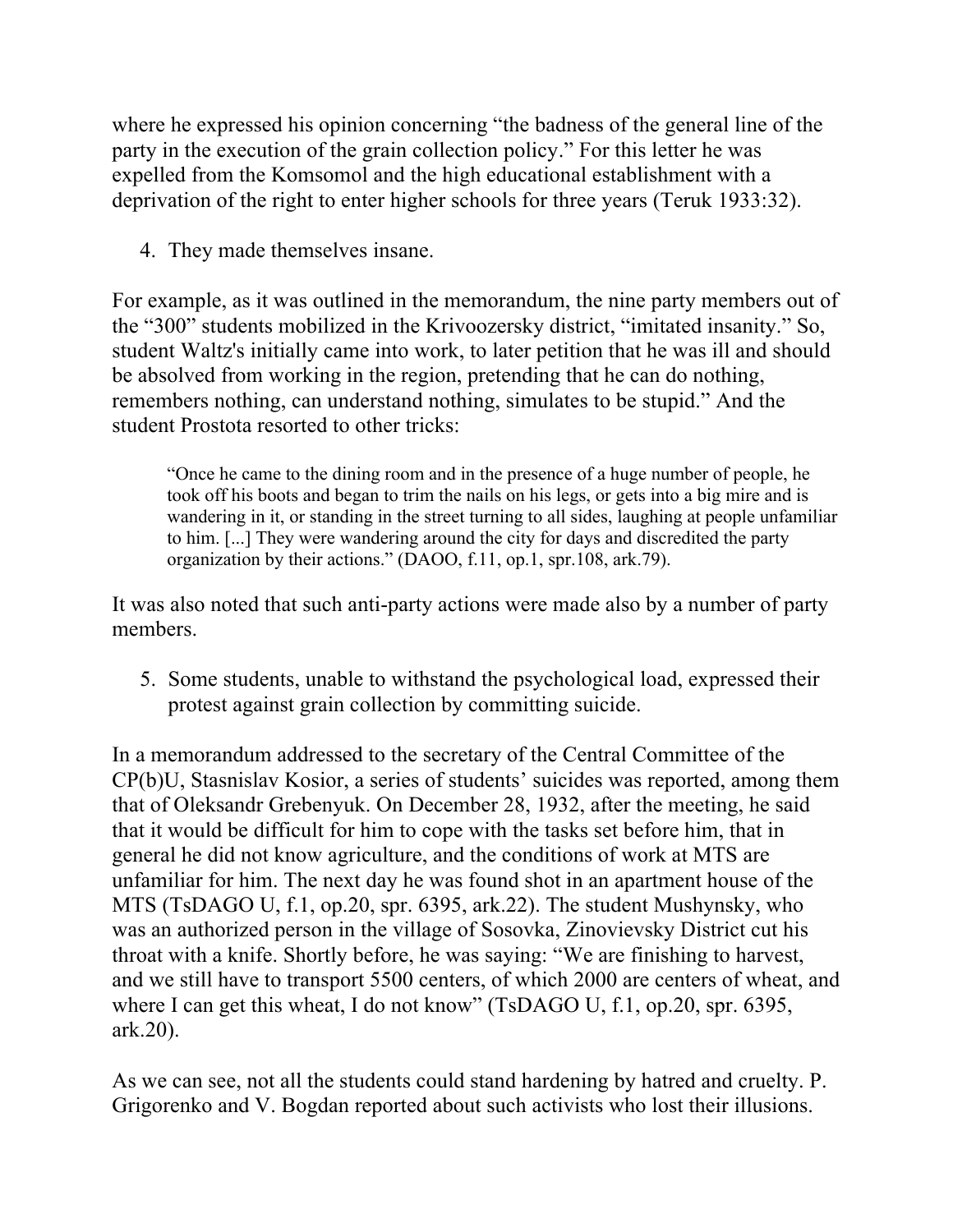"In these conditions, I cannot live any more. If they will not take me back, I'll kill myself ..." – said a student of Kharkіv Engineering and Construction Institute Y. Zlochevsky, when in 1933 he was once again sent to grain collection (Grygorenko 2007:96). The commissions investigating suicide cases explained these actions by the fact that mobilization into the village caused confusion, fear, frustration. Sometimes the conclusions were tougher. Savitsky L.M., for example, was accused of being "meshed in the kulak nettings, dropped the general line of the party, lost courage in front of the class enemy ...," so he shot himself (TsDAGO U, f.1, оp.20, spr. 6395, аrk.47). Not being able to withstand the totalitarian system, people voluntarily died and attempted at least to attract the attention of the general public to the true state of things in the society by their suicides. There is no need to speak about the impact of these cases on the system itself.

As a rule, such cases were considered by the directorate and public organizations of the institutes. They could deprive students of their diploma and scholarships and they could refer the case to the public prosecution office. In Kherson Cotton Production Institute, named after O.D. Tsyuryupa during the grain collection period of 1931-32, eight students with a "kulak ideology" were found and excluded from the institute (DAOO, f.11, op.1, spr.95, ark.69). The same number of students was excluded from Lubensky Institute of Social Education for "malicious nonfulfillment of grain collection" and one more student – for a connection with the kulaks. The thoughts that students came to study, and not to do a public work, were exposed and condemned (TsDAVO U, f.166, op.11, spr.148, аrk.134).

Sometimes the students were outraged by such a decision and appealed to the authorities with requests to bring them back to the institutes. For example, V. Chornyi, who refused to go for six months as a secretary of the collective farm "because he is not familiar with this activities and is still young (born in 1915, the term of service in KSM is 1 year)," complained in a letter to V.P. Zatonsky: "It is enough for me to get a party punishment. Why have you expelled me from the technical school?" (TsDAVO U, f.166, op.11, spr.331, аrk.28).

Those who were not excluded were evicted from the hostel and deprived of ration cards, without which it was simply impossible to survive. In addition, in the periodicals, appeals to the students appeared, which called "to cover the names of the deserters of the sowing front with a black spot of the proletarian shame" (R-k 1933:3).

Thus, the analysis of the students' participation in collectivization, sowing, collection of grain and crop harvesting campaigns shows their significant role in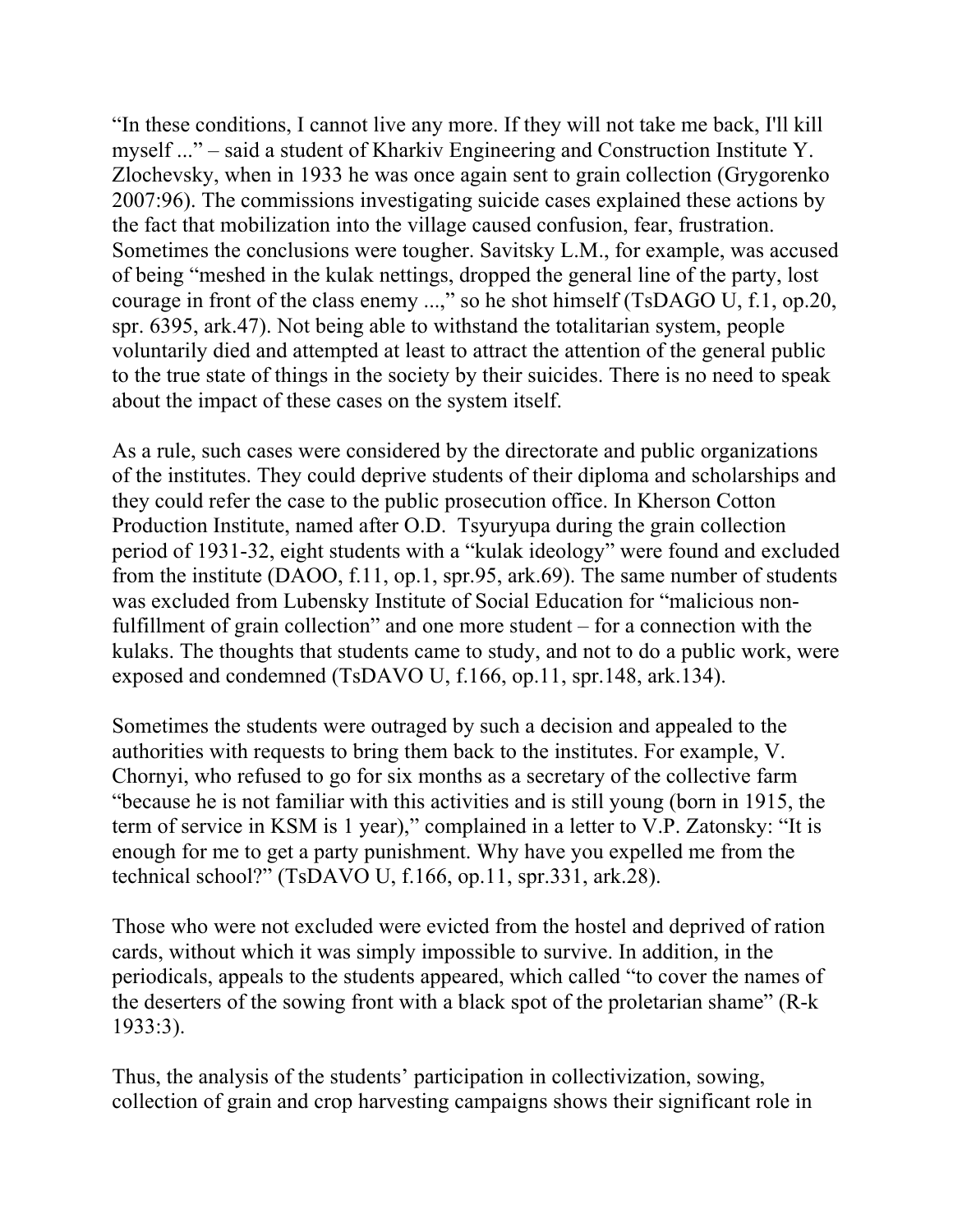carrying out these activities. The high school was transformed into an inexhaustible source of a constant supply for local Soviet structures and for replenishing the brigades of collectivists and liquidators of numerous gaps (in the terminology of that time – "breakthroughs") of Soviet construction. It is no coincidence that the students called themselves "a cork, which is used to stop all the holes." If we consider the problem from this point of view, the purpose of a significant increase in the number of higher educational establishments in the Ukrainian SSR in the early 1930s becomes clear. For example, in 1929 there were only 38 institutes, but in 1933, the republic had 190 institutions of higher education and an increased number of the students therein. No one was going to keep such a great amount of young people in institutes for a long time, providing them with a thorough education. It is not surprising that not all newly created institutions were provided with premises, equipment, and teaching staff with appropriate qualifications, nor that the students were not always provided with scholarships, hostels and meals. A detailed analysis of these issues was carried out in my monograph (Rjabchenko 2012). Educational processes with a systematic "political training" and a party pressing influence on the students' consciousness and behavior were designed to include them in the political struggle and mobilization campaigns. Therefore, it is not surprising that such missionaries had to "be vigilant and irreconcilable to enemy propaganda"; they undoubtedly organized collective farms, sought and took away the hidden grains, and expropriated adults and children. Generally, they supplemented the party constraint with the elements of "natural self-development" in those segments of the everyday life transformation, where the traditional society maintained the most conservative resistance.

### Bibliography

Andriewsky, Olga.2015. "Towards a Decentred History: The Study of the Holodomor and Ukrainian Historiography."In *Contextualizing the Holodomor. The Impact of the Thirty Years of Ukrainian Famine Studies*.Edited by Andrij Makuch and Frank E. Sysyn. 18–52. Edmonton-Toronto: Canadian Institute of Ukrainian Studies Press.

"Dezertyry zaznaly porazky." 1933. *Student revoljucii'*. 7–8:3.

Derzhavnyj arhiv Odes'koi' oblasti. (DAOO)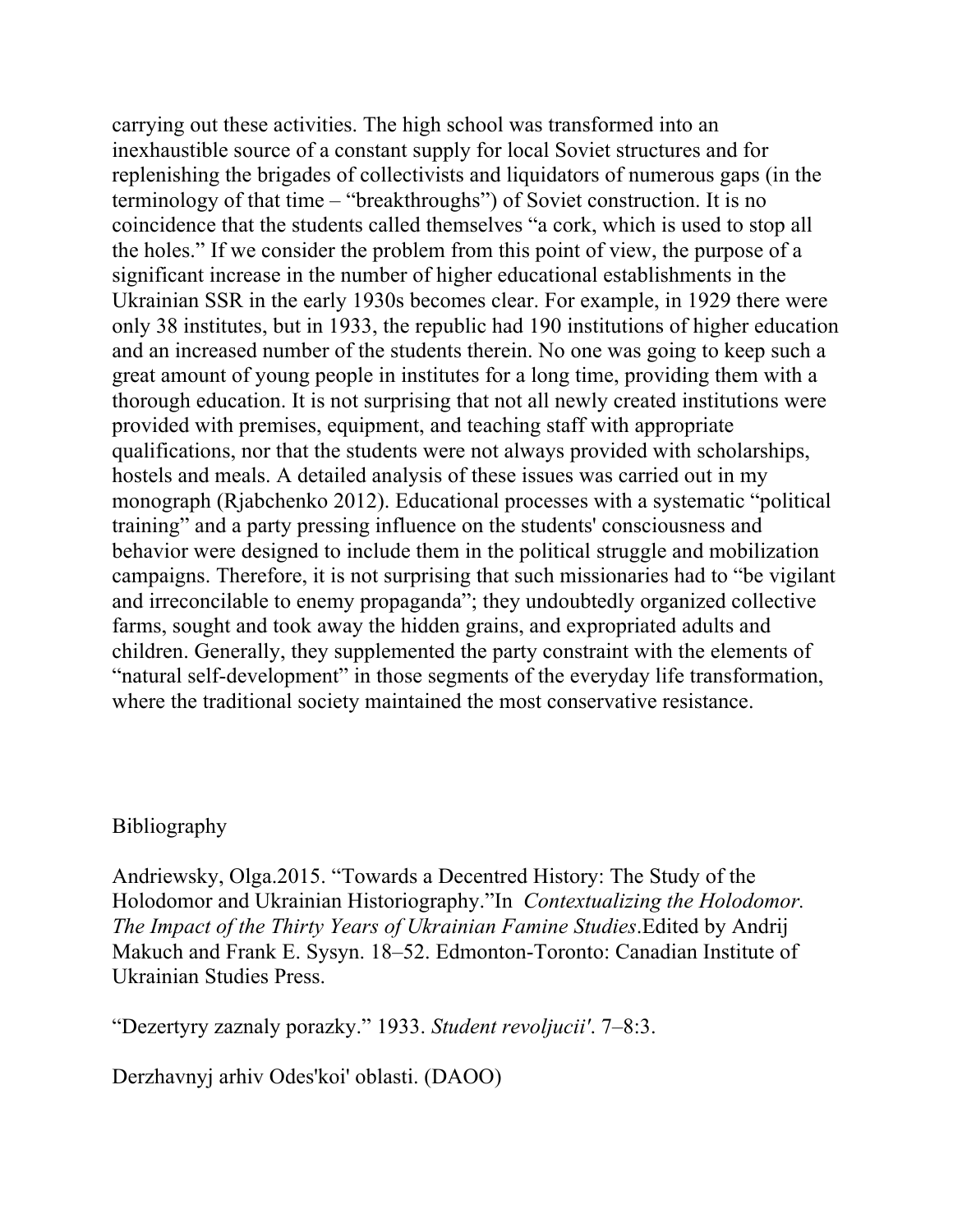Derzhavnyj arhiv Harkivs'koi' oblasti. (DAKhO)

Derzhavnyj arhiv Hmel'nyc'koi' oblasti (DAHmO)

"Do tret'oi' bil'shovyc'koi' vesny.." 1932. *Za mehanizaciju ta elektryfikaciju sil's'kogo gospodarstva*. Harkiv. 15 ljutogo.

Dobrovil'na. 1933. "Lubenci znajshly osnovnu lanku." *Student revoljucii'*. 7–8:3.

Fitzpatrick, Sheila. 1979. *Education and Social Mobility in the Soviet Union, 1921–1934.* Cambridge: Cambridge University Press.

Ficpatrik, Shejla. 2001. *Stalinskie krest'jane. Social'naja istorija sovetskogo obshhestva: derevnja.* Moskva: Rossijskaja politicheskaja jenciklopedija.

Gavrjuk, P.A. 1971. "Robitfak industrial'nogo giganta.Spogady."*Ukrai'ns'kyj istorychnyj zhurnal.* 1:104–106.

Garkavenko. 1930. "Bazhajemo uspihu. 4-j kurs torgfaku vyrushyv pershyj."*Student zhovtnja.*Harkiv, 22 ljutogo.

Gladshtejn.1931. "Studentstvo HIRBP v borot'bi za zbir urozhaju."*Student zhovtnja.*Harkiv. July 5.

Gojchenko, Dmitrij. 2012. *Krasnyj apokalipsis: skvoz' raskulachivanie i golodomor: Memuary svidetelja.* Kiїv: A-ba-ba-ga-la-ma-ga.

Gonchar, Oles'. 2008. *Shhodennyky 2 (1968–1983).* Kyi'v: Veselka.

Grygorenko, Petro G. 2007. *Spogady.* Kyi'v: Ukrai'na.

K. 1931. "Garni naslidky roboty." *Student zhovtnja.* Harkiv, 1 travnja.

Kanevs'ki A. ta N. 1931. "Studentstvo u borot'bi za drugu bil'shovyc'ku vesnu." *Student zhovtnja.* Harkiv, 13 kvitnja.

K-dent. 1933. "Get' z komsomolu ta instytutu Shylinyh i podibnyh." *Shljah socialistychnoi' rekonstrukcii'*. 30 lypnja.

Kobylec'kyj, Jurij. 1985. *Dal' mahne krylom*. Kyi'v: Radjans'kyj pys'mennyk.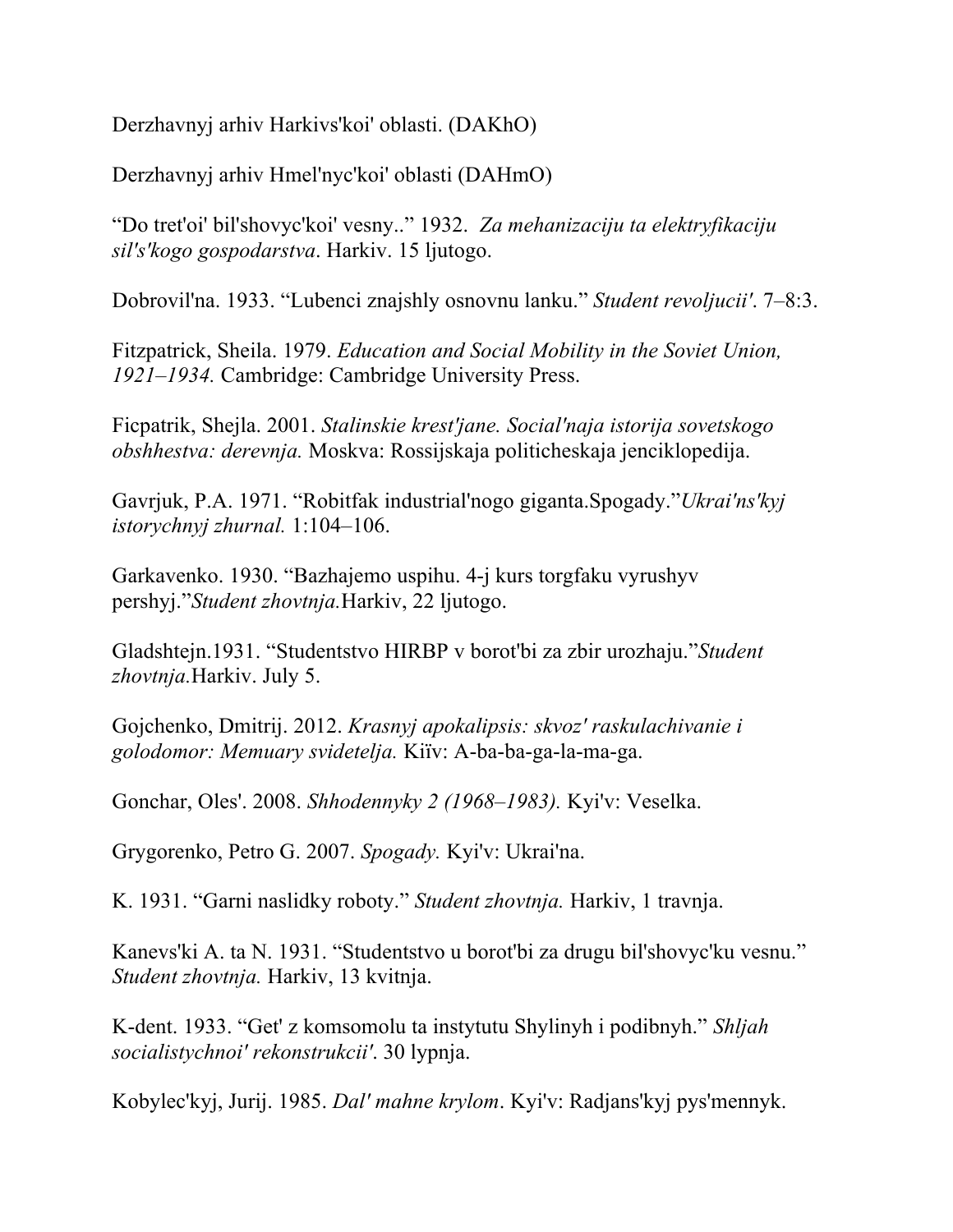Konkvest, Robert. 1993. *Zhnyva skorboty. Radjans'ka kolektyvizacija ta golodomor*. Kyi'v: Lybid'.

Kopelev, Lev. 2010*. I sotvoril sebe kumira*. Har'kov: Prava ljudini.

Kul'chyc'kyj, Stanislav. 2013. "Golodomor 1932–1933 rokiv u svitli ostannih doslidzhen'." Svitogljad. 5 (43): 70–79.

Lynne, Viola. 1987*. The Best Sons of the Fatherland: Workers in the Vanguard of Soviet Collectivization*. New York–Oxford; Oxford University Press.

Matvienko, A.M. 2016. "Har'kov. HINO–HPIPO." In *Harkivs'kyj universytet (1917–1941 rr.) u spogadah jogo vykladachiv ta vyhovanciv.* Edited by Ivashhenko V.Ju. S.111–121. Harkiv: Vydavnyctvo HNU im. V.N.Karazina.

Miroshnik, P. 1931. "V borot'bі za drugu bіl'shovic'ku." *Za mehanіzacіju ta elektrifіkacіju sіl's'kogo gospodarstva.* Harkіv. 14 travnja.

M.K. 1932. "Іz materіalіv revіzіjnoї komіsії." *Za tempi ta jakіst'*. Dnіpropetrovs'k. August 5.

Plahtіn, Іvan. 1982. *Lіta-dorogi. Spogadi*. Sіmferopol': Tavrіja.

Radkevich. 1930. "Gurinіvka maє buti zrazkovim kolgospom. Shefbrigadi – na dopomogu selu." *Student zhovtnja*. Harkіv. February 22.

"Raportuєmo naslіdkami bojovoї roboti." 1933. *Student revoljucії*. 7–8: 4.

R-k, K. 1933. "Na socіalіstichnі lani rushajte!" *Student revoljucії.* 4: 2–3.

Rjabchenko, Ol'ga. 2012. *Studenti radjans'koї Ukraїni 1920–1930-h rokіv: praktiki povsjakdennostі ta konflіkti іdentifіkacії*. Harkіv: HNAMG.

"Studenti razom z kolgospnikami zbirajut' vrozhaj." 1933. *Shljah socіalіstichnoї rekonstrukcії.* 30 lipnja.

Teruk, V. 1933. "Mashkaru zіrvano." *Student revoljucії.* 4:32.